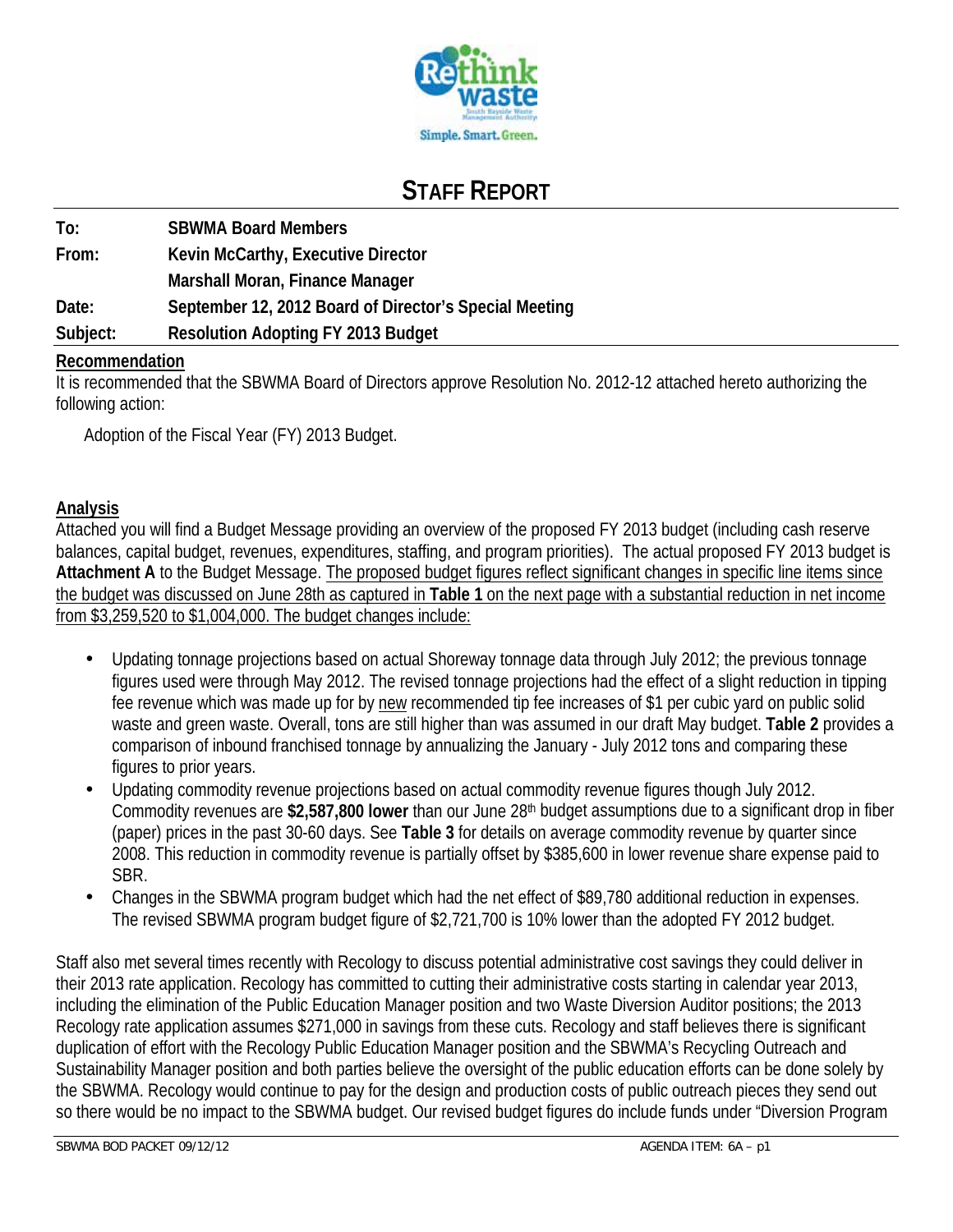Support" to provide consultant support for outreach efforts as needed; this budget line was increased to \$30,000 which is \$10,000 higher than the FY 2012 adopted budget.

|                                           |                                              | Table 1 - Line Item Adjustments to 6/28/12 Proposed FY 2013 Budget |              |              |               |                                                                                                          |
|-------------------------------------------|----------------------------------------------|--------------------------------------------------------------------|--------------|--------------|---------------|----------------------------------------------------------------------------------------------------------|
|                                           |                                              |                                                                    |              |              | Variance      |                                                                                                          |
|                                           |                                              |                                                                    |              |              | 9/12/12 vs.   |                                                                                                          |
| <b>Revenue Summary:</b>                   |                                              | 5/24/2012                                                          | 6/28/2012    | 9/12/2012    | 5/24/12       | <b>Comments</b>                                                                                          |
| 480007                                    | <b>TIPPING FEES</b>                          | \$29,103,100                                                       | \$30,487,600 | \$30,479,200 | \$1,376,100   | Updated tonnage proj. thru July 12'. \$1/yd tip fee increases for public solid waste and green waste.    |
| 480023                                    | <b>COMMODITY SALES</b>                       | \$12,135,100                                                       | \$11,656,400 | \$9,068,600  | (\$3,066,500  | Lower residential MRF tons and substantially lower commodity prices.                                     |
|                                           | COMMODITY REVENUE SHARE - NEW                | (S1.589.600)                                                       | \$1,474,800  | \$1.089.200  | \$500,400     | Reduced revenue share due to lower commodity revenues.                                                   |
| 480025                                    | E-RECYCLING REVENUE                          | \$73,000                                                           | \$73,000     | \$70,000     | (\$3,000)     | Reduced quarterly contamination payments.                                                                |
|                                           | subtotal                                     | \$39,721,600                                                       | \$40,742,200 | \$38,528,600 | (\$1,193,000  |                                                                                                          |
|                                           | <b>SBWMA Program Expenses:</b>               | 5/24/2012                                                          | 6/28/2012    | 9/12/2012    | Variance      |                                                                                                          |
| 520305                                    | <b>ADMINISTRATIVE STAFF</b>                  | \$507,100                                                          | \$507,100    | \$501,000    | (\$6,100)     | Reduced merit increase.                                                                                  |
| 520306                                    | AB 939 PROGRAM STAFF                         | \$672,600                                                          | \$667,630    | \$662,200    | (\$10,400)    | Reduced merit increases and delayed staff changes. Some adjustments to accruals.                         |
| 520312                                    | <b>BOARD COUNSEL</b>                         | \$30,000                                                           | \$30,000     | \$50,000     | \$20,000      | <b>Estimated Outside investigater fees</b>                                                               |
| 520905                                    | OFFICE/TENANT IMPROVEMENTS                   | \$2,250                                                            | \$2,250      | \$1,500      | (S750)        | Expense cut                                                                                              |
| 520201                                    | OFFICE SUPPLIES                              | \$17,000                                                           | \$17,000     | \$15,000     | (\$2,000)     | Expense cut                                                                                              |
| 520105                                    | <b>CELL PHONES</b>                           | \$5,000                                                            | \$4,000      | \$4,000      | (\$1,000)     | One fewer salaried person                                                                                |
| 520503                                    | <b>CONFERENCE &amp; MEETINGS</b>             | \$12,000                                                           | \$9,000      | \$8,000      | (\$4,000)     | One fewer salaried person                                                                                |
| 520511                                    | SPONSORSHIPS & DONATIONS                     | \$8,500                                                            | \$7,000      | \$6,000      | (S2,500)      | Expense cut                                                                                              |
| 520307                                    | <b>RATE REVIEW</b>                           | \$60,000                                                           | \$55,000     | \$50,000     | (\$10,000)    | Expense cut                                                                                              |
| 520308                                    | FACILITY IMPROVEMENT OVERSIGHT               | \$30,000                                                           | \$25,000     | \$20,000     | (\$10,000)    | Expense cut                                                                                              |
| 520309                                    | CONTRACT MANAGEMENT SUPPORT                  | \$80,000                                                           | \$60,000     | \$60,000     | (\$20,000)    | Includes \$40k for financial systems audit                                                               |
| 520309                                    | CONTRACT NEGOTIATIONS/LEGAL                  | \$20,000                                                           | \$20,000     | \$15,000     | (\$5,000)     | Expense cut                                                                                              |
| 520309                                    | COLLECTION SERVICES FRANCHISE                | \$140,000                                                          | \$120,000    | \$120,000    | (\$20,000)    | Includes \$30k for audit follow-up                                                                       |
| 520336                                    | QUARTERLY CONTAM. MONITORING                 | \$99,000                                                           | \$77,000     | \$77,000     | (\$22,000)    | Eliminates two quarterly samplings                                                                       |
| 520311                                    | <b>CIWMB ANNUAL REPORTS</b>                  | \$35,000                                                           | \$25,000     | \$25,000     | (\$10,000)    | Reconfirmed requirements and budget                                                                      |
| 520309                                    | DIVERSION PROGRAM SUPPORT                    | \$30,000                                                           | \$35,000     | \$30,000     | \$0           | Consultant staff support on outreach                                                                     |
| 520604                                    | <b>EVENT GIVEAWAYS</b>                       | \$5,000                                                            | \$3,000      | \$1,500      | (\$3,500)     | Expense cut                                                                                              |
| 520331                                    | LARGE EVENT/VENUE CONSULTING                 | \$15,000                                                           | \$10,000     | \$10,000     | (\$5,000)     | Expense cut                                                                                              |
| 520604<br>COMMERCIAL RECYCLING TECH. ASS' |                                              | \$250,000                                                          | \$200,000    | \$190,000    | (\$60,000)    | Fewer \$ for commercial accounts audit, purchase of internal containers and AB 341 support               |
| 520604                                    | MULTI-FAMILY OUTREACH                        | \$65,000                                                           | \$90,000     | \$85,000     | \$20,000      | Enhanced outreach given low diversion                                                                    |
| 520604                                    | QUARTERLY NEWSLETTER PRINTING                | \$200,000                                                          | \$150,000    | \$110,000    | (\$90,000)    | Eliminated 1 quarterly newsletter and will include 1 newsletter w/ bills (not direct mailed separately). |
| 520604                                    | RESIDENTIAL OUTREACH PROGRAMS                | \$170,000                                                          | \$150,000    | \$140,000    | (S30,000)     | Expense cut                                                                                              |
| 520604                                    | <b>COMPOST GIVEAWAY</b>                      | \$5,000                                                            | \$5,000      | \$3,000      | (\$2,000)     | Expense cut                                                                                              |
| 520604                                    | HHW DOOR TO DOOR COLLECTION                  | \$60,000                                                           | \$80,000     | \$75,000     | \$15,000      | Enhanced outreach given survey results                                                                   |
| 520335                                    | <b>CURBSIDE HOUSEHOLD BATTERY</b>            | \$3,000                                                            | \$5,000      | \$5,000      | \$2,000       | Enhanced outreach given survey results                                                                   |
| 520604                                    | ELECTRONIC COLLECTION EVENTS                 | \$2,000                                                            | \$1,000      | \$1,000      | (\$1,000)     | Expense cut                                                                                              |
|                                           | subtotal                                     | \$2,523,450                                                        | \$2,354,980  | \$2,265,200  | (\$258, 250)  |                                                                                                          |
| <b>Shoreway Expenses:</b>                 |                                              | 5/24/2012                                                          | 6/28/2012    | 9/12/2012    | Variance      |                                                                                                          |
| 522712                                    | OPERATOR COMPENSATION - SBR                  | \$14,887,600                                                       | \$15,399,100 | \$15,401,800 | \$514,200     | Higher compensation due to higher tons.                                                                  |
| 522713                                    | DISPOSAL & PROCESSING COSTS                  | \$13,040,100                                                       | \$13,577,400 | \$13,762,000 | \$721,900     | Higher disposal expense due to higher tons.                                                              |
| 520710                                    | <b>INSURANCE SHOREWAY</b>                    | \$306,500                                                          | \$197,300    | \$197,300    | (\$109,200)   | Revised per final insurance quote.                                                                       |
| 522714                                    | SHOREWAY FACILITY COST                       | \$170,000                                                          | \$170,000    | \$160,000    | (\$10,000)    | Expense cut                                                                                              |
| 522702                                    | <b>FRANCHISE FEE</b>                         | \$1,385,900                                                        | \$1,451,800  | \$1,406,200  | \$20,300      | Higher franchise fees to San Carlos due to higher gate (tipping) fees. No cap on franchise fees paid.    |
|                                           | subtotal                                     | \$29,790,100                                                       | \$30,795,600 | \$30,927,300 | \$1,137,200   |                                                                                                          |
|                                           |                                              |                                                                    |              |              |               |                                                                                                          |
|                                           | <b>SBWMA Program Budget</b>                  | \$2,929,950                                                        | \$2,811,480  | \$2,721,700  | ( \$208, 250) | Lower due to budget adjustments detailed above.                                                          |
|                                           | Total SBWMA Program Budget (w HHW pass thru) | \$3,372,350                                                        | \$3,253,880  | \$3,164,100  | (\$208, 250)  |                                                                                                          |
|                                           | <b>Total Shoreway Budget</b>                 | \$33,937,300                                                       | \$34,942,800 | \$35,074,500 | \$1,137,200   | Higher operating expenses due to higher tons. Higher tip fee revenues covers higher ops expenses.        |
| TOTAL OPERATING EXPENSES                  |                                              | \$37,309,650                                                       | \$38,196,680 | \$38,238,600 | \$720,700     |                                                                                                          |
|                                           |                                              |                                                                    |              |              |               |                                                                                                          |
| <b>Previous SBWMA Program Budgets</b>     |                                              |                                                                    |              |              |               |                                                                                                          |
|                                           | FY0809<br>Actual                             |                                                                    | \$2,713,795  |              |               |                                                                                                          |
|                                           | FY0910<br>Actual                             |                                                                    | \$2,823,176  |              |               |                                                                                                          |
|                                           | Actual<br>FY1011                             |                                                                    | \$2,995,999  |              |               |                                                                                                          |
|                                           | Adopted<br>FY1112                            |                                                                    | \$3,025,450  |              |               |                                                                                                          |
|                                           | FY1112<br>Mid-Year                           |                                                                    | \$2,834,510  |              |               |                                                                                                          |
|                                           | Proposed<br>FY1213                           |                                                                    | \$2,721,700  |              |               | 10% below adopted FY1112 budget                                                                          |
|                                           |                                              |                                                                    |              |              |               |                                                                                                          |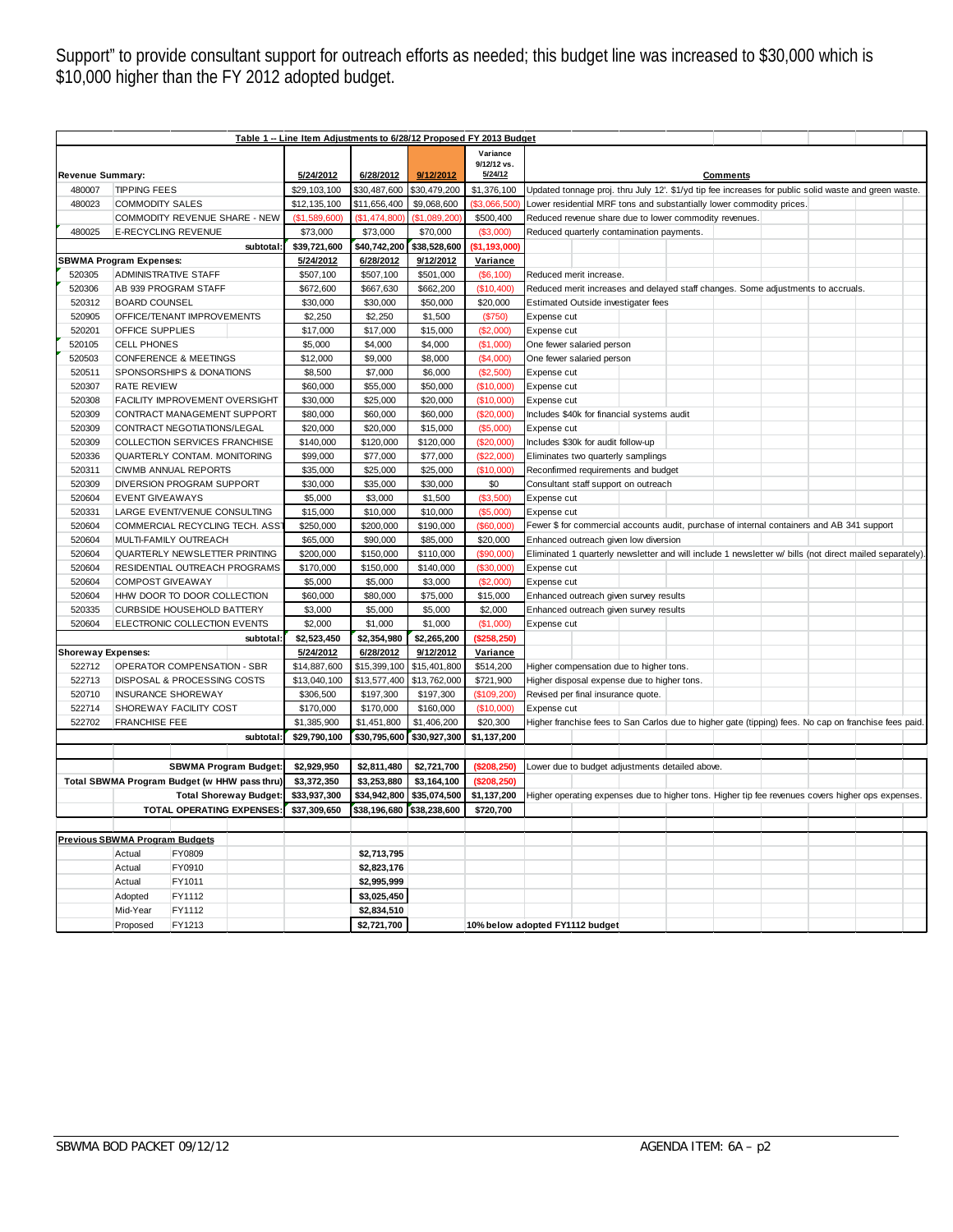| Table 2 - Franchise Tonnage History |  |  |
|-------------------------------------|--|--|
|-------------------------------------|--|--|

| Franchise                                             |         |         |         |         |         | <b>Tonnage Variance</b>                                                                                                                   |          |           |                                             |          |
|-------------------------------------------------------|---------|---------|---------|---------|---------|-------------------------------------------------------------------------------------------------------------------------------------------|----------|-----------|---------------------------------------------|----------|
| Tons                                                  | 2008    | 2009    | 2010    | 2011    | 2012*   | 12 vs. 11                                                                                                                                 |          |           | 12 vs. 11% 11 vs. 10% 10 vs. 09% 09 vs. 08% |          |
| Commercial                                            |         |         |         |         |         |                                                                                                                                           |          |           |                                             |          |
| Garbage                                               | 146,220 | 134,464 | 133,545 | 122,884 | 117,120 | (5, 764)                                                                                                                                  | $-4.69%$ | $-7.98%$  | $-0.70%$                                    | $-8.70%$ |
| Recycle                                               | 26,159  | 25,689  | 23,332  | 24,208  | 26,616  | 2,408                                                                                                                                     | 9.95%    | 3.75%     |                                             |          |
| Organics**                                            | 17,254  | 17,441  | 18,945  | 18,784  | 19,193  | 409                                                                                                                                       | 2.18%    | $-0.85%$  |                                             |          |
| Total                                                 | 189,633 | 177,595 | 175,822 | 165,876 | 162,929 | (2,947)                                                                                                                                   | $-1.78%$ | $-5.66%$  | $-1\%$                                      | $-6.70%$ |
| Residential                                           |         |         |         |         |         |                                                                                                                                           |          |           |                                             |          |
| Garbage                                               | 78,367  | 76,152  | 75,222  | 59,306  | 58,947  | (359)                                                                                                                                     | $-0.60%$ | $-21.16%$ |                                             |          |
| Recycle                                               | 34,704  | 30,124  | 32,517  | 40,661  | 39,921  | (740)                                                                                                                                     | $-1.82%$ | 25.05%    |                                             |          |
| Organics                                              | 50,656  | 53,665  | 58,306  | 75,372  | 75,790  | 418                                                                                                                                       | 0.55%    | 29.27%    |                                             |          |
| Total                                                 | 163,726 | 159,941 | 166,045 | 175,339 | 174,658 | (681)                                                                                                                                     | $-0.39%$ | 5.60%     |                                             |          |
|                                                       |         |         |         |         |         | *January - July 2012. % comparisons and tonnage variance calculated by annualized Jan.- July 12' tons and comparing vs. actual 2011 tons. |          |           |                                             |          |
| ** Includes "other diverted tonnage" by Allied Waste. |         |         |         |         |         |                                                                                                                                           |          |           |                                             |          |

**Table 3 – Commodity Revenue History**



The proposed budget does not include any recommended changes to budget policy, or a net change in headcount, though there are proposed changes in staffing. We are proposing to eliminate one full-time salaried position, the Recycling Coordinator, but augment our environmental education staff; the net effect is no change to total FTE headcount of 7.8.

This budget document addresses key agency priorities and reflects our vision as detailed in our new Strategic Plan 2013- 2020 (**see Attachment B**) approved on March 22, 2012.

**Attachment C** to the Budget Message provides a breakout on current staffing and budget assumptions related to salary and benefits. Salary expenses for staff will be discussed in closed session at the September 12<sup>th</sup> Board meeting. This budget assumes a 1.5% merit increase pool or 1.5% one-time bonus, as applicable, whereas the June 28<sup>th</sup> proposed budget assumed 2.5%.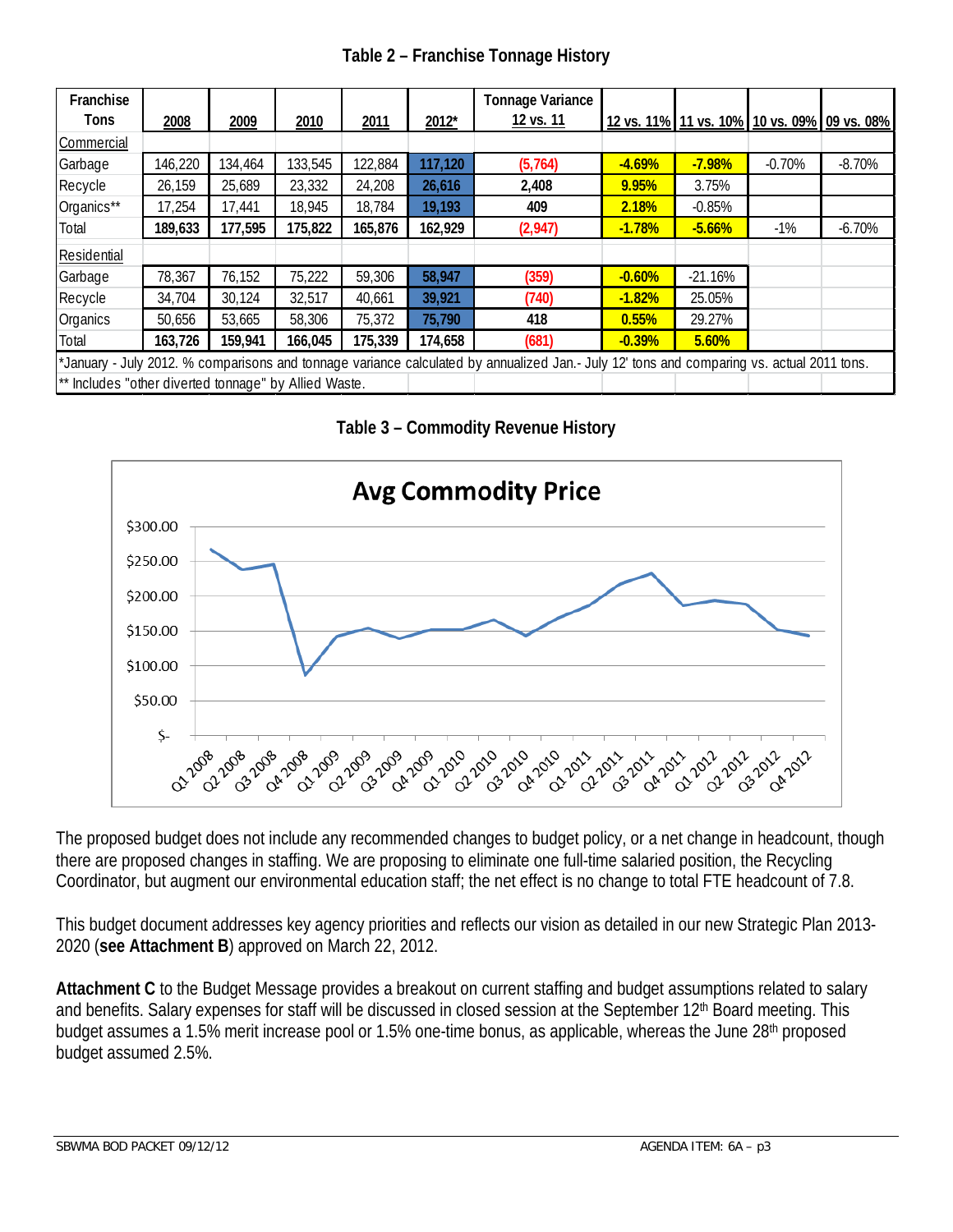## *Capital*

The Shoreway Master Plan capital project is expected to be 100% complete in the fall 2012. Our current projection is that we will complete the project **\$1,082,037 under budget** with \$515,000 from the bid deduct alternate for the transfer station and \$567,037 unspent from other contingency funds and "soft costs." These savings have been incorporated into our cash reserve projections and our higher assumed savings than previously shared with the Board.

Non-Master Plan capital projects for FY 2013 total \$300,000 and includes: \$40,000 for MRF repairs, \$25,000 for repairs to the landfill tipper, \$35,000 for truck wash system replacement, and repair projects related to other facility infrastructure as listed in the budget detail document found in **Attachment A**. This reflects a 21% reduction or \$80,000 lower than the June 28th proposed budget.

### *Reserves Balances*

The reserve balance year end projections are shown below in **Table 4** for FY 2012 and FY 2013.

| Table 4 - Reserve Balances (Year End Balance)                      |                |                |  |  |  |  |  |  |  |  |
|--------------------------------------------------------------------|----------------|----------------|--|--|--|--|--|--|--|--|
|                                                                    | Projected      | Proposed       |  |  |  |  |  |  |  |  |
| Reserve Category                                                   | FY 2012 Budget | FY 2013 Budget |  |  |  |  |  |  |  |  |
| Operating (10% of Ops. Expense)                                    | \$3,797,221    | \$3,823,860    |  |  |  |  |  |  |  |  |
| Rate Stabilization (10% of Ops. Expense)                           | \$3,797,221    | \$878,974***   |  |  |  |  |  |  |  |  |
| Equipment Replacement (12 year amortization)*                      | \$543,403      | \$1,799,028    |  |  |  |  |  |  |  |  |
| Undesignated                                                       | \$913,609      | \$0            |  |  |  |  |  |  |  |  |
| <b>Total Unrestricted General Reserves</b>                         | \$9,051,454    | \$6,501,862    |  |  |  |  |  |  |  |  |
| Master Plan Internal Spending                                      | \$0            | \$0            |  |  |  |  |  |  |  |  |
| <b>Bond Principal Payment Fund</b>                                 | \$912,500      | \$958,333      |  |  |  |  |  |  |  |  |
| Burlingame Bond Repayment Fund**                                   | \$972,973      | \$1,945,946    |  |  |  |  |  |  |  |  |
| <b>Total General Reserves</b>                                      | \$10,936,927   | \$9,406,141    |  |  |  |  |  |  |  |  |
| * Assumed in bond proforma to be funded starting in calendar 2012. |                |                |  |  |  |  |  |  |  |  |
| ** Not a dedicated reserve fund per our cash reserve policy.       |                |                |  |  |  |  |  |  |  |  |
| *** Below Board approved level by \$2,944,886.                     |                |                |  |  |  |  |  |  |  |  |

Given the substantial drop in net income due to the commodity revenue shortfall, we are not projected to fully meet all of our cash reserves levels as noted above in **Table 4**. We may also need a cash transfer to meet our 1.4 net revenues/debt service coverage test for calendar year 2012; our current financial projections show us right at 1.4.

The Board adopted a revised Unrestricted Cash Reserve Policy on October 22, 2009 as follows:

- Operating Reserve funded up to a maximum of 10% of operating expenses (budget)
- Rate Stabilization Reserve funded up to a maximum of 10% of operating expenses (budget)
- Equipment Replacement Reserve funded per a 12-year replacement schedule for the new MRF processing  $\mathbf{L}$ equipment.

After meeting all debt service obligations, these reserves are to be funded in the order shown above. For example, once the Operating Reserve is funded up to the maximum level, then net operating cash flows would flow into the Rate Stabilization Reserve fund, and then into the Equipment Replacement reserve. Once maximum fund levels are reached for each of the three reserve accounts, then surplus cash would be available as undesignated (unallocated) cash reserves. This cash flow is shown in the diagram on the next page.

Per Board action in June 2012, there will be a subcommittee of Board Members and staff that will review our current cash reserve policy. This subcommittee is expected to convene in October.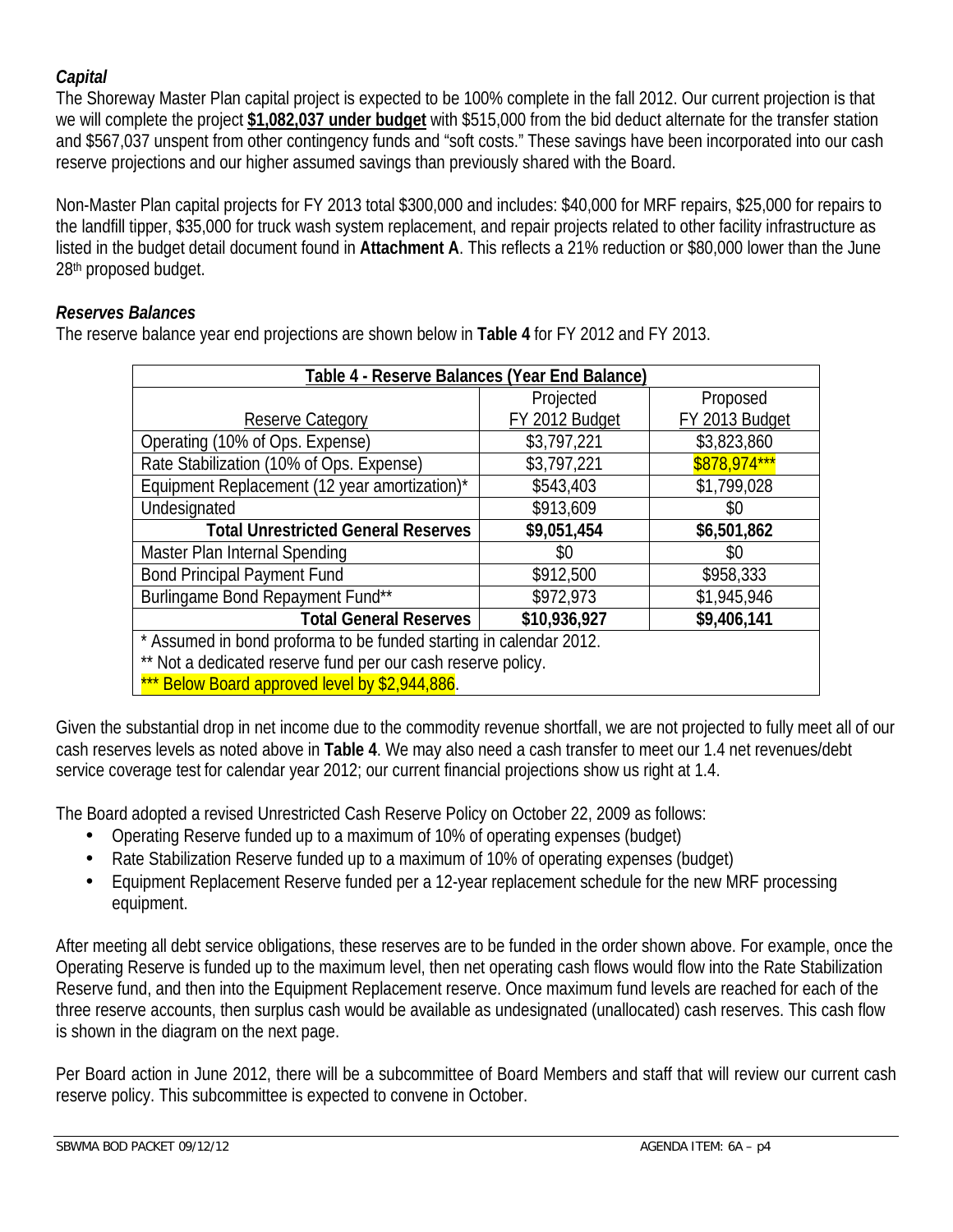

#### **Background**

A draft budget for FY 2013 was reviewed and discussed at the May 24, 2012 Board meeting resulting in changes as captured in the final proposed FY 2013 budget considered at the June 28, 2012 Board meeting. The Board deferred action on the budget at the June 28<sup>th</sup> meeting but did approve a budget continuation resolution effective for up to 90 days.

#### **Fiscal Impact**

The FY 2013 proposed operating budget includes revenues of \$39,242,600 and operating expenses of \$38,238,600 resulting in net operating income of \$1,004,000. This compares to a projected net operating income in FY 2012 of \$2,422,590.

As a reminder, non-operating obligations (i.e., bond principal payment and capital expenditures) are not included in the operating income but would be paid out of operating income. These obligations include: bond principal payment (\$1,095,000) and capital expenditures (\$300,000). In addition, the final Master Plan spending of (\$1,199,305) is paid out of the general reserves.

For additional financial overview information, please refer to the attached Budget Message and/or the various summary sections in the attached proposed budget document.

#### **Attachments:**

Resolution 2012-12

Budget Message (includes attachments for the Proposed FY 2013 Budget, Strategic Plan, Personnel Summary, Outreach and Program Details, and Organization Chart).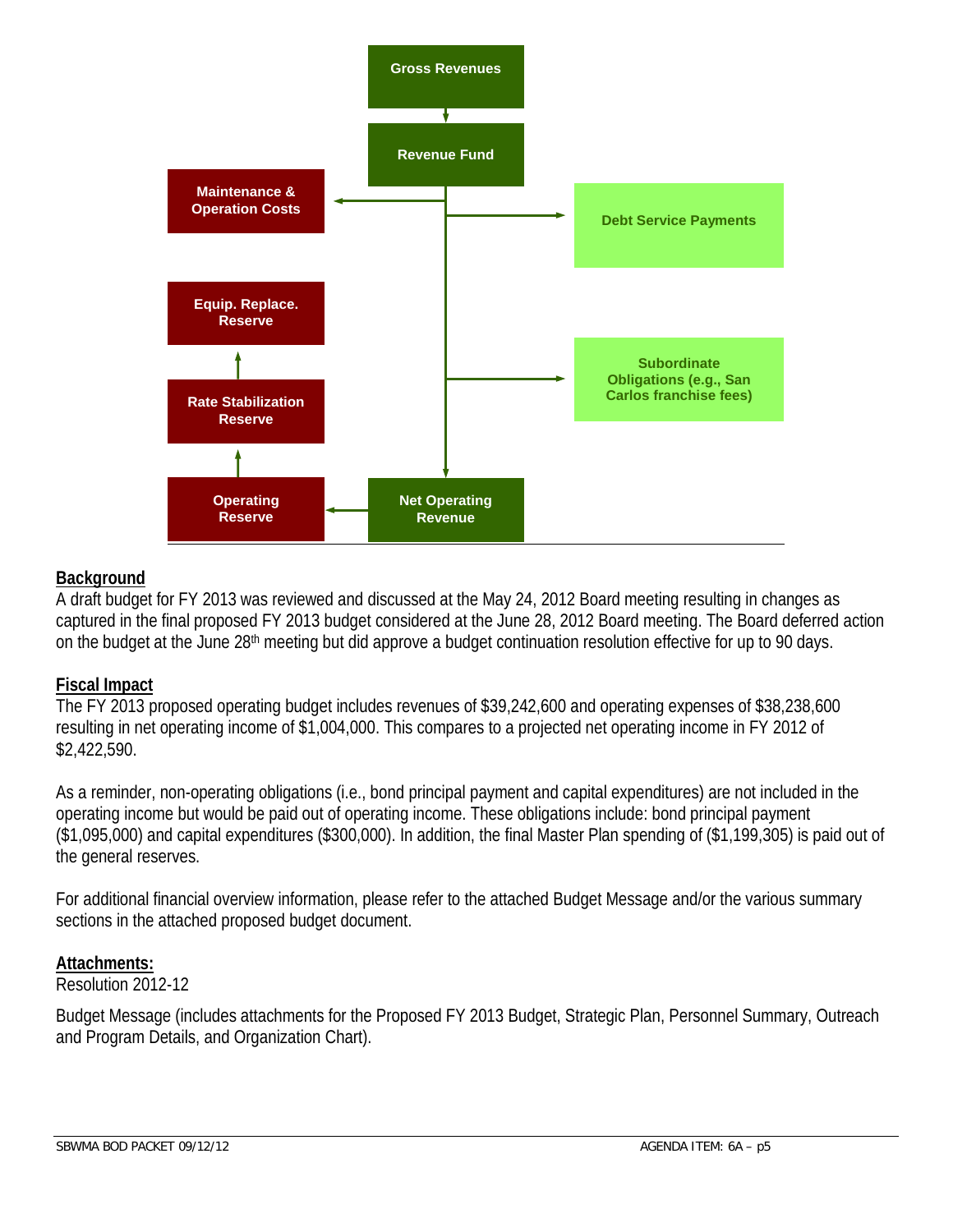

# **RESOLUTION NO. 2012-12**

# **RESOLUTION OF THE SOUTH BAYSIDE WASTE MANAGEMENT AUTHORITY BOARD OF DIRECTORS ADOPTING THE FY 2013 BUDGET**

**WHEREAS**, the South Bayside Waste Management Authority (SBWMA) proposed budget as presented is balanced and provided sufficient funds for normal operations.

**NOW THEREFORE, BE IT RESOLVED**, by the Board of Directors of the South Bayside Waste Management Authority that the Board adopts the FY 2013 budget.

PASSED AND ADOPTED by the Board of Directors of the South Bayside Waste Management Authority, County of San Mateo, State of California on the **12th** day of **September, 2012**, by the following vote:

| Agency         | <u>Yes</u> | $No$ | Abstain | Absent | <b>Agency</b>              | <u>Yes</u> | No | Abstain | <b>Absent</b> |
|----------------|------------|------|---------|--------|----------------------------|------------|----|---------|---------------|
| Atherton       |            |      |         |        | Menlo Park                 |            |    |         |               |
| Belmont        |            |      |         |        | Redwood City               |            |    |         |               |
| Burlingame     |            |      |         |        | San Carlos                 |            |    |         |               |
| East Palo Alto |            |      |         |        | San Mateo                  |            |    |         |               |
| Foster City    |            |      |         |        | County of San Mateo        |            |    |         |               |
| Hillsborough   |            |      |         |        | West Bay Sanitary District |            |    |         |               |

I HEREBY CERTIFY that the foregoing Resolution No. 2012-12 was duly and regularly adopted at a regular meeting of the South Bayside Waste Management Authority on September 12<sup>th</sup>, 2012.

ATTEST:

\_\_\_\_\_\_\_\_\_\_\_\_\_\_\_\_\_\_\_\_\_\_\_\_\_\_\_\_ Jim Porter, Chairperson of SBWMA

Cyndi Urman, Board Secretary

\_\_\_\_\_\_\_\_\_\_\_\_\_\_\_\_\_\_\_\_\_\_\_\_\_\_\_\_\_\_\_\_\_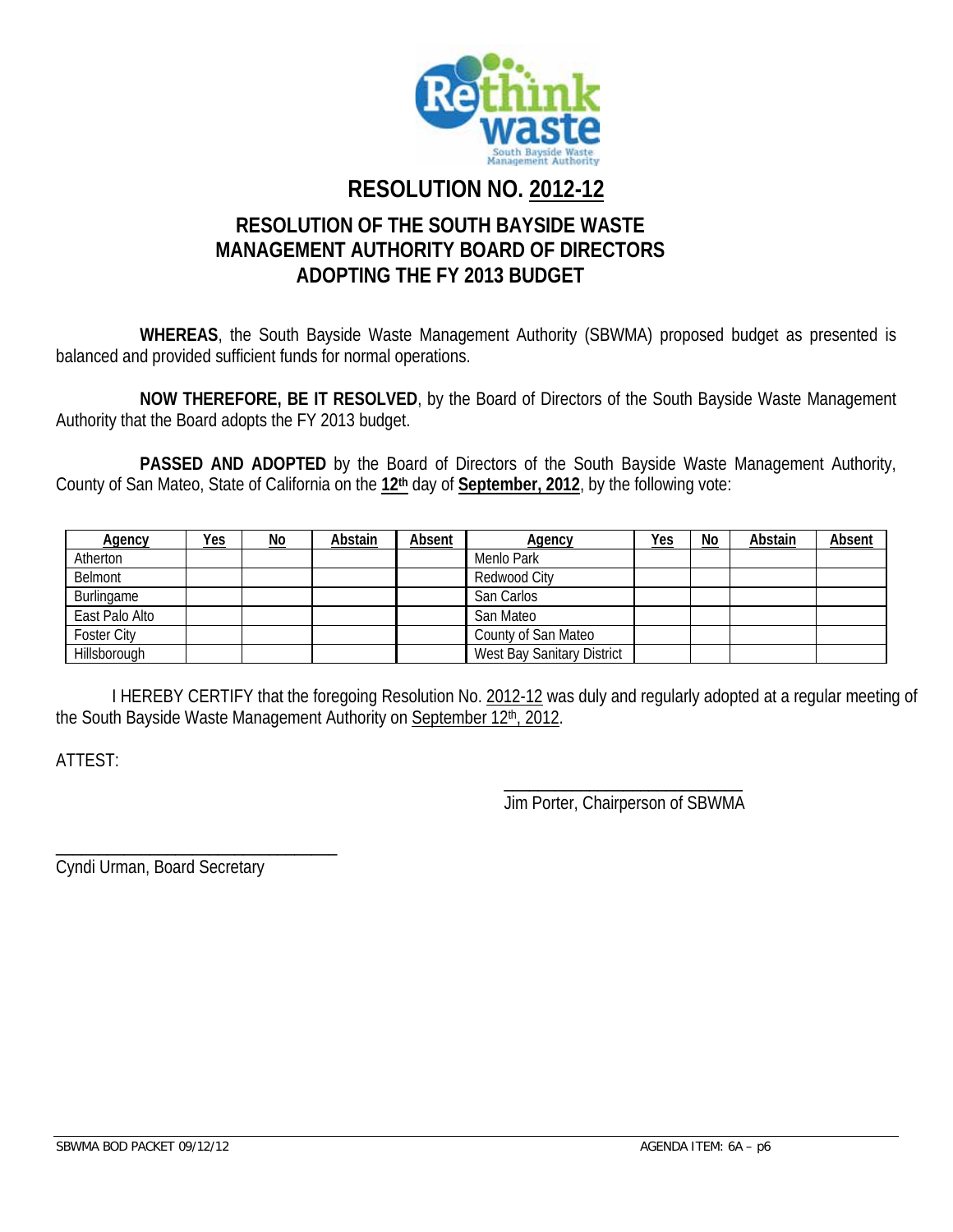

September 12, 2012

SBWMA Board of Directors South Bayside Waste Management Authority

#### Dear Chair and Members of the Board:

I am pleased to present for your consideration the proposed fiscal year (FY) 2013 Operating Budget (**see Attachment A**) for the South Bayside Waste Management Authority (SBWMA). The operating budget includes cash reserve balances, capital spending, revenues and expenditures, including the SBWMA program budget and the Shoreway operating budget. This budget document addresses key agency priorities and reflects our vision as detailed in our new Strategic Plan 2013- 2020 (**see Attachment B**) approved on March 22, 2012. This budget reflects the strong foundation now in place with the second year of new franchised collection services and Shoreway operations, and completion of all major Shoreway master planned capital improvements.

As in the past five budgets developed during my tenure, all budget line items have been built from the bottom up; we zero out each line item and rebuild the detail. This approach allows for a more thorough analysis of budget priorities and helps avoid any unnecessary cost inflationary pressures year over year. We also are able to modulate up or down the consultant support we need each year for major projects such as the rollout of new collection services, long range planning, etc.

**Attachment C** provides a breakout on current staffing, and budget assumptions related to salary and benefits.

#### **Key Priorities**

The proposed budget funds the following key priorities:

- Continued oversight and contract administration support for the twelve collection services franchise agreements with Recology San Mateo County (RSMC), including follow-up work on audit findings and financial auditing.
- Continued oversight of the South Bay Recycling (SBR) Shoreway operations.
- Closeout of the Shoreway masterplan construction activities with key milestones including completion of the landscaping and signage, and public demonstration areas in front of the Transfer Station.
- Management of the annual rate recommendation process, including review of the 2013 RSMC and SBR rate applications, and completion of final rate reports (RSMC, SBR and consolidated report) for 2013.
- Support of existing recycling programs, notably ongoing residential public outreach; AB 341 commercial recycling outreach; expanded outreach to support multi-family recycling; research and develop permitting or non-exclusive franchise system for commercial recyclers; and oversight and expanded outreach for the HHW door to door collection services for nine Member Agencies.
- Management of the Shoreway Education Center tour program, including the school tours and public tours.
- Continuing the long range planning process including analyzing existing collection and processing systems, evaluating new processing technologies, analysis of existing and new rate structures, and investigating policy and outreach tools to support higher diversion levels in a cost effective manner.
- Management of all ongoing capital repairs at Shoreway.
- Oversight of Shoreway remediation activities.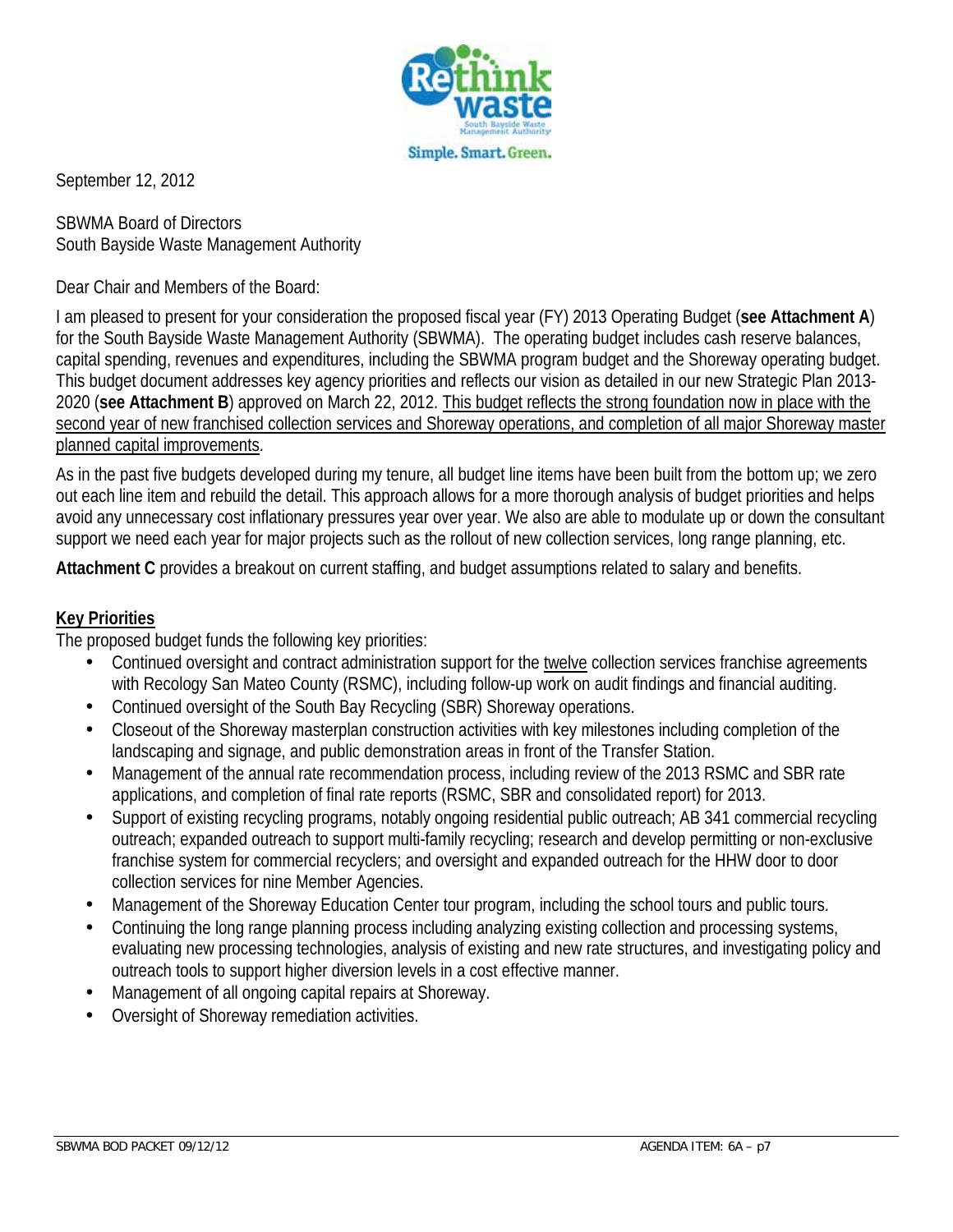### **FY 2013 BUDGET HIGHLIGHTS (Revenues and Expenditures)**

The table below summarizes key FY 2013 Budget highlights. A discussion on revenues and expenditures is provided later in this document.

#### **FY 2013 OPERATING BUDGET HIGHLIGHTS**

#### *Overall Revenues Totaling \$39.24 million*

- **\$30.48 million** from Shoreway tipping fees assumes tipping fee increases on Jan. 1<sup>st</sup> per the schedule shown on p. 9.
- **\$7.98 million** from Shoreway net commodity revenues (**\$9.07 in gross revenue minus \$1.09 million in commodity revenue share with SBR)**.
- **\$0.602** million in miscellaneous revenue sources (i.e., HHW program fees, e-recycling revenue, MRF host fees, etc.).
- **\$0.18** million in investment income.

#### *Shoreway Expenditures Totaling \$35.1 million (91.7% of total expenditures)*

 Shoreway Operating Budget consisting of **\$15.4 million** for SBR compensation, **\$13.8 million** for disposal and ≎ processing costs**, \$3.15 million** for debt service bond interest, **\$1.41 million** for franchise fees to San Carlos, **\$0.56 million** for payments to buyback customers (previously included in Allied Waste pass through costs), **\$0.32 million** for Allied Waste balancing account payments, **\$0.28 million** for other operating expenses, and **\$0.2 million** for insurance.

*SBWMA Expenditures (program budget) Totaling \$3.16 million (8.3% of total expenditures)*

- *Administrative Expenses (\$1.6 million, 51% of SBWMA program budget)*
	- No change in net headcount. Eliminating one position and adding the equivalent of one new position.
	- \$15,250 or 0.1% increase in expenses compared to FY 2012 adopted budget.
- *Contract Compliance and Consultant Support (\$0.34 million, 11% of SBWMA program budget)*
	- \$120,000 for supporting Member Agencies with contract compliance and enforcement of franchises; and follow-up work and limited auditing for customer service systems, billing, and reports.
	- \$60,000 for ongoing financial auditing and follow-up work from 2012 auditing efforts.
	- \$377,000 for performing two quarterly load contamination monitoring per the franchise agreements and for ongoing quality glass incentive program audits.
- **Recycling (diversion) Programs and Long Range Planning (\$0.78 million, 25% of SBWMA program budget)**
	- \$190,000 for commercial recycling technical assistance.
	- \$120,000 for quarterly newsletter design, set-up and distribution; assumes three newsletters as opposed to four.
	- \$140,000 for residential outreach programs.
	- \$85,000 for multi-family outreach.
	- \$75,000 for outreach to support current HHW door to door collection programs.
	- \$50,000 for long range plan alternative analysis.

### *Collection Operations (\$0.44 million, 14% of SBWMA program budget)*

 $\bullet$  \$442,400 for HHW door to door collection services fees for existing programs (see offsetting revenue account).

**Attachment D** provides further detail on outreach and program assumptions by budget line item.

#### **FY 2012 FINANCIAL PERFORMANCE**

Based on updated mid-year financial projections we expect our financial performance in FY 2012 to be as follows:

| Revenues:                           | \$40,394,800 |
|-------------------------------------|--------------|
| Expenditures:                       | \$37,972,210 |
| <b>Operating Surplus/ (Deficit)</b> | \$2,422,590  |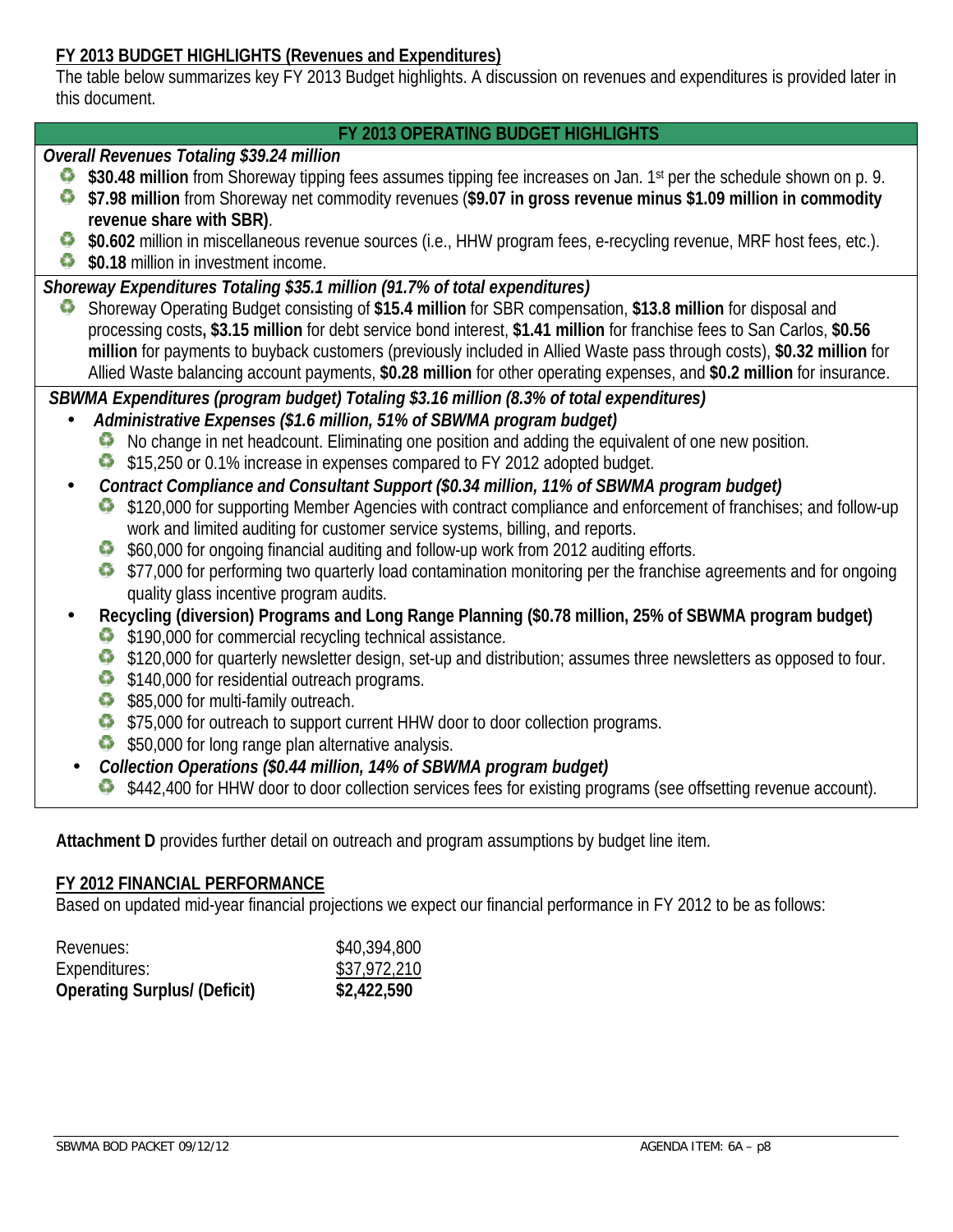### **FISCAL YEAR 2013 BUDGET OVERVIEW**

The FY 2013 operating budget includes revenues of \$39.24 million and operating expenses of \$38.24 million leaving \$1 million in net operating income.

| SBWMA FY 2013 GENERAL OPERATING BUDGET (in millions of dollars)         |         |          |                        |  |  |  |  |  |  |  |  |
|-------------------------------------------------------------------------|---------|----------|------------------------|--|--|--|--|--|--|--|--|
|                                                                         | FY2012  | FY2012   | FY2013                 |  |  |  |  |  |  |  |  |
|                                                                         | Adopted | Mid-Year | <b>Proposed Budget</b> |  |  |  |  |  |  |  |  |
| <b>Revenues</b>                                                         | 40.13   | 40.39    | 39.24                  |  |  |  |  |  |  |  |  |
| <b>Expenditures</b>                                                     | 36.49   | 37.97    | 38.24                  |  |  |  |  |  |  |  |  |
| Shoreway Operations*                                                    | 33.0    | 34.71    | 35.07                  |  |  |  |  |  |  |  |  |
| Administration                                                          | 1.58    | 1.57     | 1.6                    |  |  |  |  |  |  |  |  |
| <b>Contract Compliance</b>                                              | 0.38    | 0.37     | 0.34                   |  |  |  |  |  |  |  |  |
| Recycling Programs                                                      | 1.07    | 0.89     | 0.78                   |  |  |  |  |  |  |  |  |
| <b>Collection Operations</b>                                            | 0.47    | 0.43     | 0.44                   |  |  |  |  |  |  |  |  |
| <b>Operating Income/(Loss)</b>                                          | 3.64    | 2.42     | 1.00                   |  |  |  |  |  |  |  |  |
| * Debt service expense is included in Shoreway Operations expenditures. |         |          |                        |  |  |  |  |  |  |  |  |

#### **REVENUES**

Total operating revenues for FY 2013 are expected to be \$1.15 million lower than our mid-year FY 2012 budget projections. Higher tipping fee revenue of \$1.4 million is a result of higher than expected franchise disposed tons and organic tons, and higher public volumes. This higher tipping fee revenue is more than offset by lower commodity revenues of \$2.52 million. Our assumed solid waste tipping fee increases do not assume any change in the County's AB 939 fee (disposal surcharge) at Ox Mountain Landfill.

Proposed tipping fee adjustments effective January 1, 2013 are shown in the table below.

| PROPOSED TIPPING FEES PER TON OR CUBIC YARD |                      |                       |                         |  |  |  |  |  |  |  |  |  |
|---------------------------------------------|----------------------|-----------------------|-------------------------|--|--|--|--|--|--|--|--|--|
|                                             |                      | <b>Proposed Rates</b> |                         |  |  |  |  |  |  |  |  |  |
| <b>Transfer Station Tip Fee Increases</b>   | <b>Current Rates</b> | (1/1/13)              | <b>Percent Increase</b> |  |  |  |  |  |  |  |  |  |
| SBWMA Solid Waste, Franchise                | \$88.00 per ton      | \$91.00 per ton       | 3.4%                    |  |  |  |  |  |  |  |  |  |
| SBWMA Residential Organics, Franchise       | \$89.00 per ton      | \$92.00 per ton       | 3.4%                    |  |  |  |  |  |  |  |  |  |
| SBWMA Commercial Food Waste, Franchise      | \$101.00 per ton     | \$104.00 per ton      | 3.0%                    |  |  |  |  |  |  |  |  |  |
| Non-SBWMA Weighed Tons non-Franchise        | \$88.00 per ton      | \$91.00 per ton       | 3.4%                    |  |  |  |  |  |  |  |  |  |
| Public Solid Waste Yards, non-Franchise     | \$33.00 per yard     | \$34.00 per yard      | 3.0%                    |  |  |  |  |  |  |  |  |  |
| Public Green Waste Yards, non-Franchise     | \$22.00 per yard     | \$23.00 per yard      | 4.5%                    |  |  |  |  |  |  |  |  |  |
| Construction and Demolition, non-Franchise  | \$29.00 per yard     | \$30.00 per yard      | 3.4%                    |  |  |  |  |  |  |  |  |  |

Tip fee revenue is budgeted to increase \$1.4 million or 4.9% over FY 2012 levels. Actual price increases will generate \$0.86 million in revenue whereas volumes increases will generate \$0.56 million. The June 28<sup>th</sup> proposed budget assumed no increases for pubic solid waste and green waste.

Gross (before commodity revenue sharing) commodity revenues are projected to decrease by \$2,727,600 from FY 2012 levels with a lower commodity revenue share of \$139,400 with SBR. FY 2012 actual average commodity revenue per ton was \$199.23 versus a projected amount of \$154.30 in FY2013. There has been a weakness in prices, notably fiber prices, in the last 60 days due to reduced demand for finished goods; the paper manufacturing plants in China have lower demand for what they manufacturer so thus they in turn need less recycled fiber to consume. Fortunately, given our strong contractual provisions with SBR and their excellent end market relationships, we are not experiencing any "movement" issues with our fiber commodities.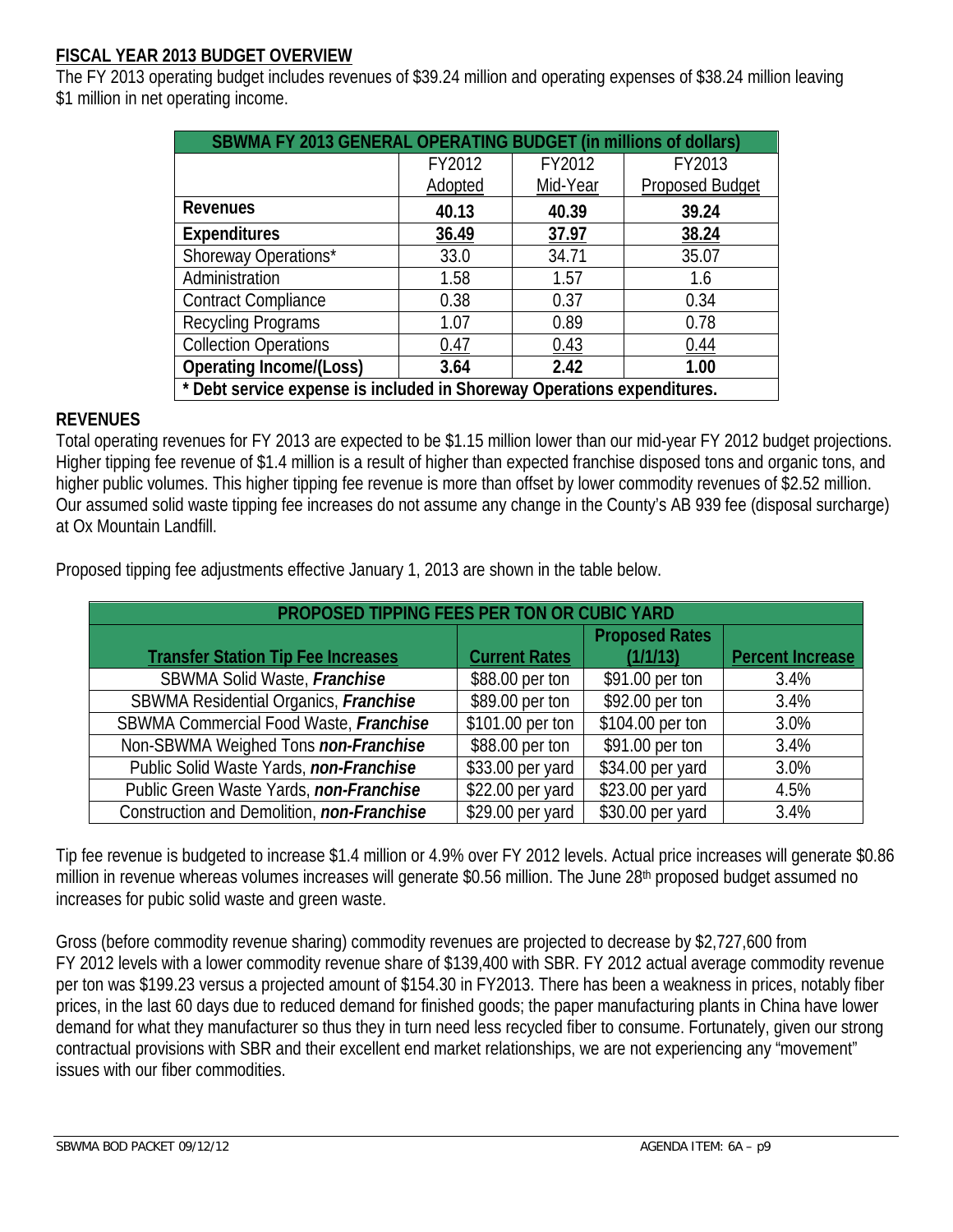## *Tip Fees*

A major source of revenue for the SBWMA is the revenue collected from franchised solid waste and organics delivered to the Shoreway facility which are consolidated and then transferred to disposal or processing sites. For the FY 2013 budget, tip fee revenue is projected to be approximately \$30.48 million.

The table below summarizes the projected source and contribution percentage of the tip fee revenue at the Shoreway facility for the FY2013.

| <b>Revenue Source</b>           | <b>Amount (in millions)</b> | % of Total |
|---------------------------------|-----------------------------|------------|
| SBWMA - Solid Waste             | \$16.40                     | 54%        |
| SBWMA - Organics                | \$6.60                      | 22%        |
| SBWMA - Food                    | \$2.30                      | 7%         |
| Miscellaneous Weighed Tons      | \$0.80                      | 3%         |
| <b>Public Solid Waste Yards</b> | \$1.10                      | 4%         |
| <b>Public Green Waste Yards</b> | \$1.20                      | 4%         |
| Public - C&D, Other             | \$2.10                      | 7%         |
| Total                           | \$30.50                     | 100.00%    |

We are seeing higher franchise solid waste and organics tons, and higher public green waste and C&D tons.

It's important to note that public volumes for solid waste have continued a precipitous decline despite two tip fee decreases in the past 18 months, though we have seen a modest increase in the last three months. Public green waste has increased the past two quarters year over year so the historic decline in these volumes seems to have abated. C&D volumes continue to grow significantly the past 18 months. The table below shows the annual yardage for 2007-2011 and the first and second quarter 2012 volumes.

|                             | Total<br>2007 | Total<br>2008 | Total<br>2009 | Total<br>2010 | Total<br>2011 | Q1<br>2012 | Q <sub>2</sub><br>2012 |
|-----------------------------|---------------|---------------|---------------|---------------|---------------|------------|------------------------|
| <b>Total Public Yardage</b> |               |               |               |               |               |            |                        |
| <b>Solid Waste</b>          | 152.580       | 121,833       | 91.928        | 67,053        | 33.787        | 6,520      | 8.516                  |
| <b>Green Waste</b>          | 98.115        | 82.152        | 62.254        | 49,395        | 39.431        | 9.397      | 13.168                 |
| C&D                         | 55,695        | 51.249        | 43,651        | 40.126        | 58,414        | 13.527     | 17,883                 |

These trends are also captured in the chart below for the 2008 thru 2nd quarter 2012 period.

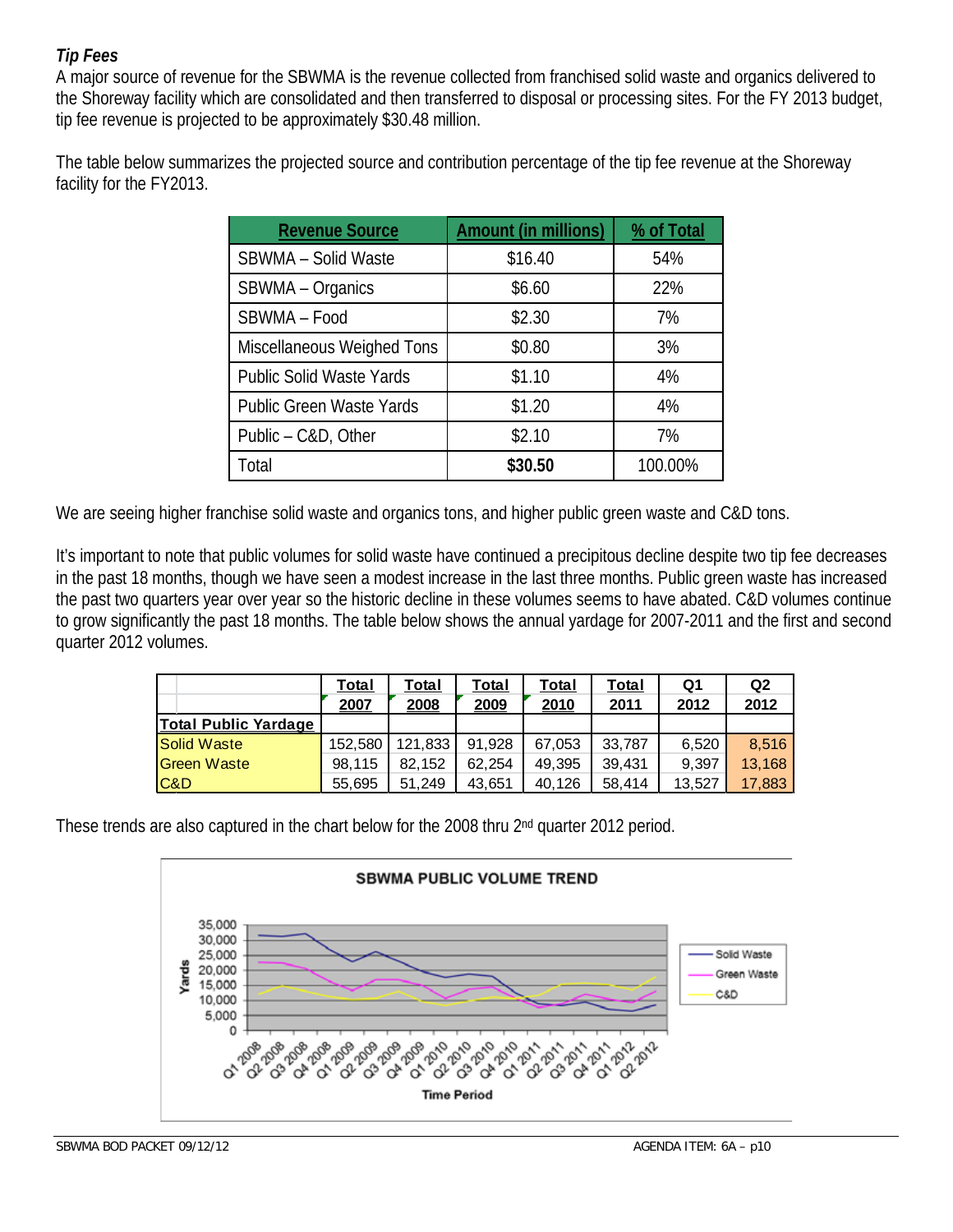### *Commodity Revenues*

The chart below captures the drop in commodity prices accelerating the past quarter and projected to decline further through the balance of the year. Our projected average commodity revenue per ton of \$154.30 in FY 2013 is slightly below historical averages.



## **EXPENDITURES**

Shoreway operating expenses comprise 91.7% of our total budget with the balance from the SBWMA program budget. Significant year over year differences in our expenses include:

- Higher Shoreway operating expenses due to higher than expected franchised tons partially offset by smaller Allied Waste balancing account payment and lower Shoreway insurance expense.
- Lower SBWMA program expenses compared to the FY 2012 adopted budget and slightly lower as compared to the 2012 mid-year projections. This is due to no increases in headcount and proposed program savings as detailed in Table 1 of the staff report. **Our proposed program budget is 10% lower than our adopted FY 2012 budget**.

### **STAFFING**

Effective October 1, 2008 the SBWMA became the employer of record for all employees currently under contract with RGS. One employee, Cliff Feldman, remains on the LGS payroll to maintain his Calpers benefits. We will continue to contract out for HR/payroll administration. **Attachment C** provides a breakout on current staffing and budget assumptions related to salary and benefits. Please also see **Attachment E** for a current organization chart and the proposed organization chart effective September/October 2012.

The SBWMA continues to have a very sustainable and cost effective business model for how the Agency manages its employee costs with key points as follows:

- The SBWMA is a non-PERs agency. Our six current full-time employees are offered a self-directed 401(a) and 457(b) plans, very similar to private sector 401(k) plans. We have no employee pensions and thus no long term pension obligations. There are no post-retirement benefits.
- All employees are non-represented; we have no collective bargaining agreements with our employees.
- There are no automatic salary adjustments for employees such as a COLA adjustment. Employee performance is evaluated each year and merit increases are granted on a calendar year basis.

## **SBWMA JURISDICTION COMPLIANCE WITH AB 939 AND WASTE DIVERSION STATUS**

All of our twelve Member Agencies are in compliance with the state mandated AB 939 diversion requirements.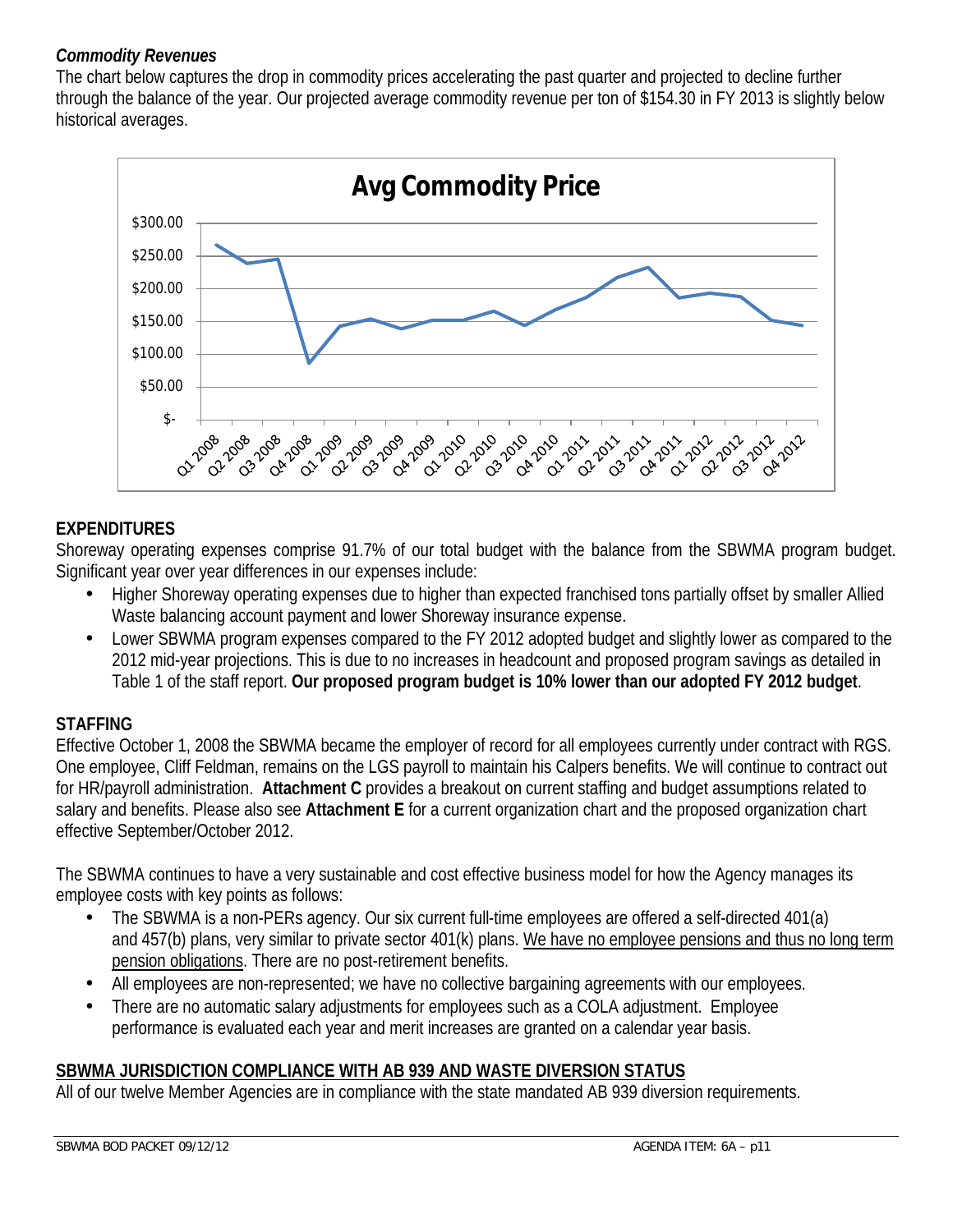#### **CONCLUSION**

In summary, the SBWMA has successfully moved through the rollout of new franchised collection services, change-over in Shoreway facility operators, and substantial completion of Shoreway master planned capital improvements under budget. Our financial results demonstrate a continued ability to generate projected positive cash flows resulting from lower Shoreway operating expenses compared to the old contract under Allied Waste, and a reduced SBWMA program budget. We are experiencing commodity price disruptions that are constraining our net income and our ability to fully fund all of our cash reserves; this is an area that requires further Board review and discussion. We have also managed to retain all of our senior staff during these past four years of exceptional workload and stress on the organization.

We do face some short and long-term challenges including substantially reduced commodity revenues, reduced self-haul solid waste business, and lower than expected commercial recycling tonnages. We also need to continue to offer competitive salary and benefits for our salaried staff if we want to retain them long-term.

The Board, elected officials, staff and our customers should be pleased with our significant achievements and a bright future ahead.

Respectfully Submitted,

Kevin McCarthy, Executive Director

#### **Attachments**

- A. Proposed FY 2013 Budget
- B. Strategic Plan 2013-2020
- C. Personnel Summary
- D. Outreach and Program Detail
- E. Organization Charts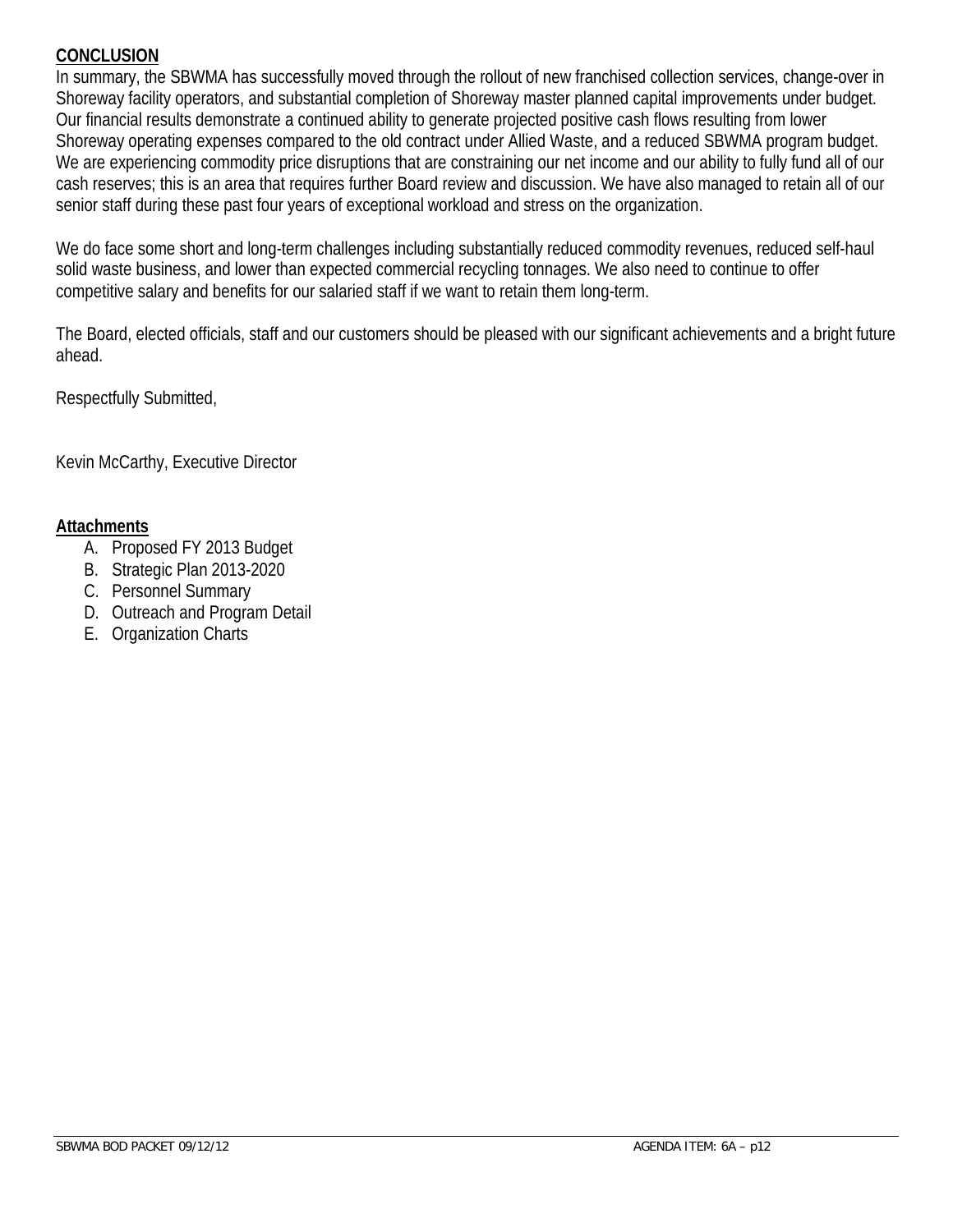#### SOUTH BAYSIDE WASTE MANAGEMENT AUTHORITY RESERVE SUMMARY

|                                              | <b>FINAL</b>  |                | <b>FINAL</b> |                |  | <b>BUDGET</b>  |  | <b>PROJECTED</b> |  | <b>BUDGET</b>          |        | <b>IF FULLY FUNDED</b> |                 |             |
|----------------------------------------------|---------------|----------------|--------------|----------------|--|----------------|--|------------------|--|------------------------|--------|------------------------|-----------------|-------------|
|                                              |               | FY 2009-2010   |              | FY 2010-2011   |  | FY 2011-2012   |  | FY 2011-2012     |  | <b>PROPOSED FY2013</b> | FY2013 |                        | <b>VARIANCE</b> |             |
|                                              |               |                |              |                |  |                |  |                  |  |                        |        |                        |                 |             |
| UNRESTRICTED:                                |               |                |              |                |  |                |  |                  |  |                        |        |                        |                 |             |
| OPERATING RESERVE (10% of total expense)     | - \$          | $4,090,915$ \$ |              | $3,637,830$ \$ |  | $3,649,065$ \$ |  | $3,797,221$ \$   |  | 3,823,860 \$           |        | $3,823,860$ \$         |                 |             |
| RATE STABILIZATON (10% of expense)           |               |                |              | $3,649,065$ \$ |  | $3,649,065$ \$ |  | $3,797,221$ \$   |  | 878,974 \$             |        | 3,823,860              |                 | (2,944,886) |
| EQUIPMENT REPLACEMENT (ANNUAL)               |               |                |              |                |  | 612,500 \$     |  | 543,403 \$       |  | 1,799,028 \$           |        | $1,799,028$ \$         |                 |             |
| <b>UNDESIGNATED</b>                          |               | 515,693 \$     |              | $322,752$ \$   |  |                |  | $913,609$ \$     |  |                        | 0   \$ | $(2,944,886)$ \$       |                 | 2,944,886   |
| TOTAL UNRESTRICTED GENERAL RESERVES          | <b>S</b>      | $4,606,608$ \$ |              | $7,609,648$ \$ |  | 7,910,630 \$   |  | $9,051,454$ \$   |  | $6,501,862$ \$         |        | $6,501,862$ \$         |                 |             |
|                                              |               |                |              |                |  |                |  |                  |  |                        |        |                        |                 |             |
| <b>COMMITTED:</b>                            |               |                |              |                |  |                |  |                  |  |                        |        |                        |                 |             |
| <b>MASTER PLAN INTERNAL CAPITAL SPENDING</b> |               | $1,593,136$ \$ |              | $1,593,136$ \$ |  |                |  |                  |  |                        |        |                        |                 |             |
| <b>BOND PRINCIPAL PAYMENT FUND</b>           |               |                |              |                |  | $912,500$ \$   |  | $912,500$ \$     |  | 958,333 \$             |        | 958,333 \$             |                 |             |
| BURLINGAME BOND REPAYMENT FUND               |               |                |              |                |  | 218,801 \$     |  | 972,973 \$       |  | 1,945,946 \$           |        | 1,945,946 \$           |                 |             |
| Jul. 1, 2011 - Aug 31, 2014 (37months)       |               |                |              |                |  |                |  |                  |  |                        |        |                        |                 |             |
| <b>CAPITAL RESERVE</b>                       |               |                |              |                |  |                |  |                  |  |                        |        |                        |                 |             |
| <b>TOTAL GENERAL RESERVES</b>                |               | $6,199,744$ \$ |              | $9,202,784$ \$ |  | $9,041,931$ \$ |  | 10,936,927       |  | $9,406,141$ \$         |        | $9,406,141$ \$         |                 |             |
| proof                                        |               | 6,199,744 \$   |              | 9,202,784      |  |                |  | 10,936,927 \$    |  | $9,406,141$ \$         |        | 9,406,141              |                 |             |
|                                              |               |                |              |                |  |                |  |                  |  |                        |        |                        |                 |             |
| Other LT Projects (Fully Funded)             |               |                |              |                |  |                |  |                  |  |                        |        |                        |                 |             |
| <b>SHOREWAY REMEDIATION PROJECT - NEW</b>    | $\mathbf{\$}$ | $1,495,500$ \$ |              | $1,468,159$ \$ |  | $1,368,159$ \$ |  | $1,458,159$ \$   |  | 1,408,159              |        |                        |                 |             |

| ICASH FLOW TO UNRESTRICTED RESERVE BALANCE                                                                                                       |   |                        |      |                |  |                  |    |                 |  |               |
|--------------------------------------------------------------------------------------------------------------------------------------------------|---|------------------------|------|----------------|--|------------------|----|-----------------|--|---------------|
| <b>Beginning Balance 7/1</b>                                                                                                                     |   | $14,323,572$ \$        |      | $6,199,744$ \$ |  | $7,920,117$ \$   |    | $9,202,784$ \$  |  | 10,936,927    |
| add - Operating Income                                                                                                                           |   | $(1,615,492)$ \$       |      | $342,402$ \$   |  | 3,641,950        | \$ | $2,422,590$ \$  |  | 1,004,000     |
| add - capitalized interest                                                                                                                       |   | 1,505,521              | - \$ | 1,513,931      |  |                  |    |                 |  |               |
| add - WC Transfer from bond sale<br>add - MP spending reimbursement from bond proces \$<br>add, redemption fees, interest exp from bond proceeds |   | 2,800,000<br>3,970,000 |      |                |  |                  |    |                 |  |               |
|                                                                                                                                                  |   |                        |      |                |  |                  | \$ |                 |  |               |
| add - TBT Payment from Recology<br><b>Revenue Transfers Adjustments</b>                                                                          |   |                        |      |                |  |                  |    | $(59, 519)$ \$  |  | 59,519        |
| less - non-MP capital exp                                                                                                                        |   | $(223, 636)$ \$        |      | $(64, 253)$ \$ |  | $(927,000)$ \$   |    | $(628, 927)$ \$ |  | (300,000)     |
| less - internal spend on MP capital                                                                                                              |   |                        |      |                |  | $(1,593,136)$ \$ |    |                 |  | (1, 199, 305) |
| less - debt principal pmt<br>less - 2000 bond redemption on 9/1/2009<br>less beginning Balance adjust to final                                   | Æ | (11, 737, 105)         |      |                |  |                  |    |                 |  | (1,095,000)   |
| less - Allied prior year underpayment<br>plug                                                                                                    |   | $(2,823,116)$ \$       |      | 1,210,960      |  |                  |    |                 |  |               |
| <b>Ending Balance 6/30</b>                                                                                                                       |   | $6,199,744$ \$         |      | $9,202,784$ \$ |  | $9,041,931$   \$ |    | 10,936,927 \$   |  | 9,406,141     |
|                                                                                                                                                  |   | 6,199,744              | .ა   | 9,202,784      |  |                  |    |                 |  |               |

RESRVES CASH FLOW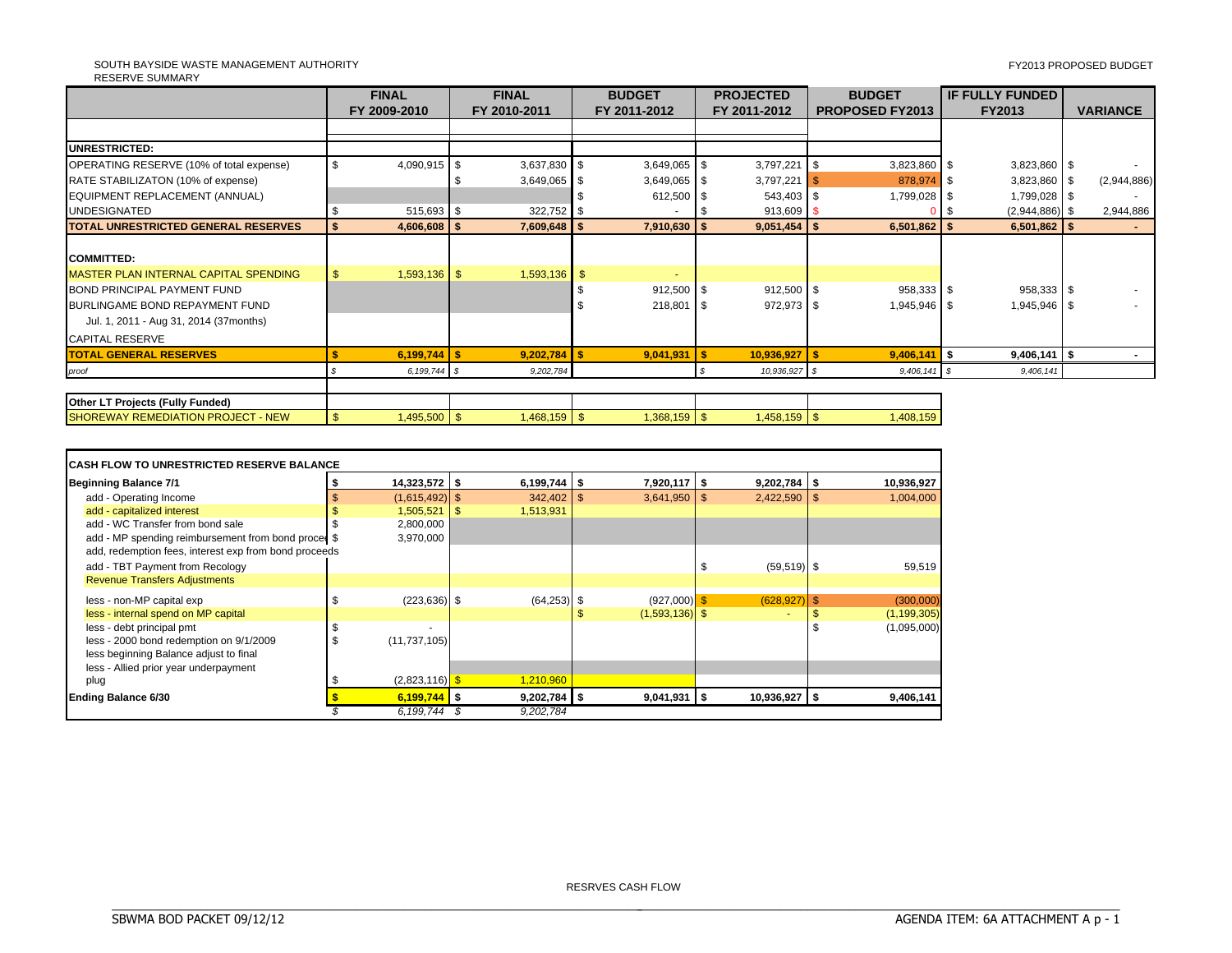#### **SOUTH BAYSIDE WASTE MANAGEMENT AUTHORITYREVENUE SUMMARY**

|                            |                                                                                                                               |                               |                                                  | revised 8/29/12                                      | revised 8/29/12                                  |                                 |
|----------------------------|-------------------------------------------------------------------------------------------------------------------------------|-------------------------------|--------------------------------------------------|------------------------------------------------------|--------------------------------------------------|---------------------------------|
|                            | <b>IREVENUE SUMMARY</b>                                                                                                       | <b>ACTUAL</b><br>FY 2010-2011 | <b>APPROVED</b><br><b>BUDGET</b><br>FY 2011-2012 | <b>MID-YEAR</b><br><b>PROJECTION</b><br>FY 2011-2012 | <b>PROPOSED</b><br><b>BUDGET</b><br>FY 2012-2013 | <b>Variance to Mid-</b><br>Year |
| 409100<br>409101<br>409200 | <b>ADMINISTRATIVE REVENUES</b><br><b>INVESTMENT INCOME</b><br>INVESTMENT (GASB 31) MARKET VALUE ADJ<br><b>INTEREST INCOME</b> | 137,052                       | 114,200                                          | 238,200                                              | 181,600                                          | (56, 600)                       |
|                            | <b>TOTAL ADMINISTRATIVE</b>                                                                                                   | 137,052                       | 114,200                                          | 238,200                                              | 181,600                                          | (56, 600)                       |
| <b>OPERATIONS</b>          |                                                                                                                               |                               |                                                  |                                                      |                                                  |                                 |
| 480007<br>480023           | <b>TIPPING FEES</b><br><b>COMMODITY SALES</b>                                                                                 | 28,660,638<br>10,719,422      | 28,972,200<br>11,796,200                         | 29,055,900<br>11,585,200                             | 30,479,200<br>9,068,600                          | 1,423,300<br>(2,516,600)        |
| 480024                     | <b>COMMODITY REVENUE SHARE - NEW</b><br><b>OX MOUNTAIN</b>                                                                    |                               | (1,228,600)                                      | (1,096,900)                                          | (1,089,200)                                      | 7,700                           |
| 480025                     | <b>E-RECYCLING REVENUE</b>                                                                                                    | 146,077                       | 70,000                                           | 70,000                                               | 70,000                                           |                                 |
| 480033<br>480031           | <b>MRF Host Fee - NEW</b><br>HHW DOOR TO DOOR COLLECTION SERVICE                                                              | 358,594                       | 408,600                                          | 69,000<br>428,400                                    | 65,000<br>442,400                                | (4,000)<br>14,000               |
| 480032                     | PERFORMANCE INCENTIVE / DISINCENTIVE - NEW                                                                                    | 71,707                        |                                                  | 45,000                                               | 25,000                                           | (20,000)                        |
| 480008                     | MISCELLANEOUS REVENUE                                                                                                         | 56,983                        |                                                  |                                                      |                                                  |                                 |
|                            | <b>TOTAL OPERATIONS</b>                                                                                                       | 40,013,421                    | 40,018,400                                       | 40,156,600                                           | 39,061,000                                       | (1,095,600)                     |
|                            | <b>TOTAL OPERATING REVENUES</b>                                                                                               | 40,150,473                    | 40,132,600                                       | 40,394,800                                           | 39,242,600                                       | (1, 152, 200)                   |
|                            | MISCELLANEOUS - EQPT AUCTION                                                                                                  |                               |                                                  |                                                      |                                                  |                                 |
| <b>TOTAL REVENUE</b>       |                                                                                                                               | 40,150,473                    | 40,132,600                                       | 40,394,800                                           | 39,242,600                                       | (1, 152, 200)                   |
|                            | <b>NET OPERATING INCOME / <loss></loss></b>                                                                                   | 3,772,169                     | 3,641,950                                        | 2,422,590                                            | 1,004,000                                        | (1, 418, 590)                   |
|                            | % OF REVENUE                                                                                                                  |                               |                                                  |                                                      |                                                  | $-3.53%$                        |

REVENUES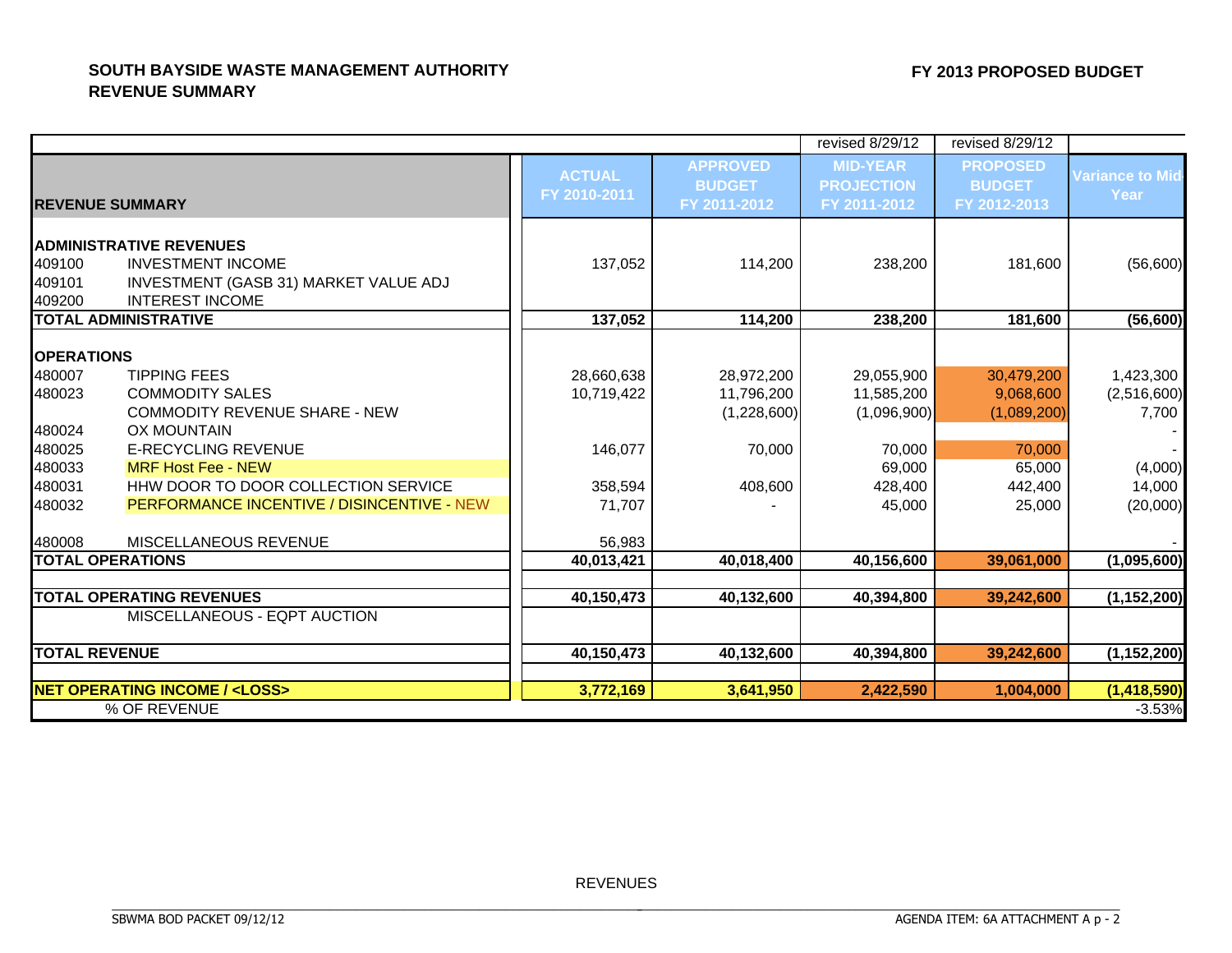#### **SOUTH BAYSIDE WASTE MANAGEMENT AUTHORITY EXPENSE DETAIL BY PROGRAM**

|                   | GENERAL OPERATING EXPENSES BY MAJOR CATEGORY       |               |                |                 |                   |                          |                          |                                                                                                 |
|-------------------|----------------------------------------------------|---------------|----------------|-----------------|-------------------|--------------------------|--------------------------|-------------------------------------------------------------------------------------------------|
|                   |                                                    | <b>ACTUAL</b> |                | <b>APPROVED</b> | <b>MID-YEAR</b>   | <b>PROPOSED</b>          | <b>Variance to</b>       |                                                                                                 |
|                   |                                                    | FY 2010-2011  |                | <b>BUDGET</b>   | <b>PROJECTION</b> | <b>BUDGET</b>            | <b>Mid Year</b>          |                                                                                                 |
|                   | <b>EXPENDITURE SUMMARY</b>                         |               |                | FY 2011-2012    | FY 2011-2012      | FY 2012-2013             |                          | <b>Notes</b>                                                                                    |
|                   | <b>ADMINISTRATIVE EXPENSES</b>                     |               |                |                 |                   | change from 6/28         |                          |                                                                                                 |
| 520305            | <b>ADMINISTRATIVE STAFF</b>                        | 551,386       |                | 491,600         | 501,600           | 501,000                  | (600)                    |                                                                                                 |
| 520306            | AB 939 PROGRAM STAFF                               | 584,949       |                | 684,100         | 667,800           | 662,200                  |                          | (5,600) Reflects adjustments denoted in staffing plan.                                          |
| 520328            | EMPLOYEE RECRUITMENT/HR SUPPORT                    |               | 1,438          | 5,000           | 5,000             | 5,000                    |                          |                                                                                                 |
| 520337            | PEO COST (HR & PR FEES)                            |               | 20,733         | 21,600          | 21,600            | 16,500                   | (5, 100)                 |                                                                                                 |
| 520312            | <b>BOARD COUNSEL</b>                               |               | 26,114         | 40,000          | 30,000            | 50,000                   |                          | 20,000   \$20k for outside investigator                                                         |
| 520300            | BOARD MEETINGS & RECORDINGS                        |               | 15,514         | 5,000           | 6,000             | 6,000                    |                          |                                                                                                 |
| 520310            | ACCOUNTING SERVICES (City of San Carlos)           |               | 107,004        | 105,000         | 102,000           | 125,000                  |                          | 23,000 New price from city per RFP process.                                                     |
| 520334            | <b>INFORMATION SYSTEMS</b>                         |               | 40,641         | 29,500          | 32,000            | 32,000                   |                          |                                                                                                 |
| 520338            | WEBSITE                                            |               | 12,637         | 10,100          | 10,100            | 10,100                   | $\overline{\phantom{a}}$ |                                                                                                 |
| 520301            | ANNUAL FINANCIAL AUDIT                             |               | 9,013          | 8,500           | 8,500             | 9,100                    |                          | 600 FY & Calendar year audit                                                                    |
| 520701            | <b>D&amp;O INSURANCE</b>                           |               | 19,237         | 35,000          | 23,000            | 31,500                   | 8,500                    |                                                                                                 |
| 520202            | <b>BANK FEES</b>                                   |               | 7,879          | 5,000           | 7,800             | 6,800                    |                          | (1,000) BNY Fees not included                                                                   |
| 520203            | <b>RENT</b>                                        |               | 47,444         | 48,000          | 48,476            | 50,100                   |                          | <b>CPI 2.5%</b><br>1,624 \$4068.28/mo. for Jan-June                                             |
| 520204            | PRINTING AND POSTAGE                               |               | 207            | 200             | 150               | 150                      |                          |                                                                                                 |
| 520107            | UTILITIES & PHONE                                  |               | 15,260         | 17,000          | 13,000            | 15,000                   |                          | 2,000 Phone \$520/mo. & janitorial is approx. \$2000/quarter                                    |
| 520905            | OFFICE/TENANT IMPROVEMENTS                         |               | 2,876          | 3,000           | 2,250             | 1,500                    | (750)                    |                                                                                                 |
| 520201            | OFFICE SUPPLIES                                    |               | 18,681         | 17,000          | 17,000            | 15,000                   | (2,000)                  |                                                                                                 |
| 520215            | OFFICE EQUIPMENT COSTS                             |               | 18,743         | 18,500          | 25,000            | 25,500                   | 500                      | Copier \$17360/yr., postage machine \$1527/year, phone is \$4950/yr., and Shoretel is \$1500/yr |
| 520504            | PUBLICATIONS & PUBLIC NOTICES                      |               | 2,088          | 2,000           | 1,000             | 1,000                    |                          |                                                                                                 |
| 520501            | PROFESSIONAL DUES & MEMBERSHIPS                    |               | 1,006          | 2,000           | 1,500             | 1,500                    | $\sim$                   |                                                                                                 |
| 520801            | <b>VEHICLE MILEAGE &amp; TOLLS</b>                 |               | 158            | 350             | 100               | 250                      | 150                      |                                                                                                 |
| 520105            | <b>CELL PHONES</b>                                 |               | 6,091          | 5,500           | 5,000             | 4,000                    |                          |                                                                                                 |
| 520503            | <b>CONFERENCE &amp; MEETINGS</b>                   |               | 8,685          | 10,000          | 10,000            | 8,000                    | (2,000)                  |                                                                                                 |
| 520502            | <b>TRAINING</b>                                    |               | 3,362          | 4,000           | 4,000             | 8,000                    | 4,000                    |                                                                                                 |
| 520511            | SPONSORSHIPS & DONATIONS                           |               | 9,240          | 9,500           | 8,500             | 6,000                    |                          | (2,500) CRRA, Acterra, SSMC, CAW                                                                |
| 522706            | <b>COMPUTER PURCHASE</b>                           |               | 3,000          | 6,500           | 16,600            | 8,000                    |                          | (8,600) Critical hardware upgrades                                                              |
|                   | TOTAL ADMINISTRATIVE                               | 1,533,384     |                | 1,583,950<br>\$ | 1,567,976<br>-5   | 1,599,200<br>\$          | 32,224                   |                                                                                                 |
|                   | CONTRACT COMPLIANCE AND SUPPORT RATES              |               |                |                 |                   |                          |                          |                                                                                                 |
| 520307            | <b>RATE REVIEW</b>                                 | 194.100       |                | 30,000          | 60,000            | 50,000                   |                          | (10,000) Acctg. temp, rate support                                                              |
|                   | <b>TOTAL RATE REVIEW</b>                           | 194.100       |                | 30,000          | 60,000            | 50.000                   | (10,000)                 |                                                                                                 |
| <b>CONTRACTOR</b> |                                                    |               |                |                 |                   |                          |                          |                                                                                                 |
| 520308            | FACILITY IMPROVEMENT OVERSIGHT                     |               | 21,325         | 30,000          | 25,000            | 20,000                   |                          | (5,000) Project support at Shoreway                                                             |
| 520309            | <b>BUSINESS CONSULTANT/HF&amp;H</b>                |               |                |                 | $\blacksquare$    |                          |                          |                                                                                                 |
| 520309            | HCM01<br>CONTRACT MANAGEMENT SUPPORT               |               | 3,000          |                 | 1,200             | 60,000                   |                          | 58,800 Includes \$30k for financial systems review for RSMC & SBR                               |
| 520309            | HCN01<br>CONTRACT NEGOTIATIONS/LEGAL REVIEW        |               |                | 30,000          | 10,000            | 15,000                   |                          | 5,000 Outside legal support for franchise agreement                                             |
| 520309            | HCS02 COLLECTION SERVICES FRANCHISE ADMIN.         |               | 99,512         | 165,000         | 165,000           | 120,000                  | (45,000)                 |                                                                                                 |
| 520309            | HCS03 PUBLIC EDUCATION FOR COLLECTION SVCS ROLLOUT |               | 590,302        |                 | 2,032             |                          | (2,032)                  |                                                                                                 |
| 520309            | HCS1B FACILITY RFP & IMPLEMENTATION                |               | 21,624         |                 |                   |                          |                          |                                                                                                 |
| 520309            | HSHOR SHOREWAY REMEDIATION LEGAL & TECHNICAL       |               | 48,997         |                 |                   |                          |                          | Remediation cost charged to Remediation Reserve account                                         |
| 520329            | ANNUAL RSMC PERFORMANCE HEARING                    |               |                |                 |                   |                          |                          |                                                                                                 |
|                   |                                                    |               |                |                 |                   |                          |                          |                                                                                                 |
| 520336            | QUARTERLY LOAD CONTAMINATION MONITORING            |               | 37,849         | 120,000         | 110,000           | 77,000                   |                          | (33,000) Two quarters vs. four quarters plus QGIP audits                                        |
|                   | <b>TOTAL CONTRACTOR</b>                            | 822,610       |                | 345,000         | 313,232           | 292,000                  | (21, 232)                |                                                                                                 |
|                   | TOTAL CONTRACT COMPLIANCE & SUPPORT                | s             | $1,016,710$ \$ | 375,000         | 373,232<br>Ŝ      | $342,000$ \$<br><b>S</b> | (31, 232)                |                                                                                                 |

EXPENDITURES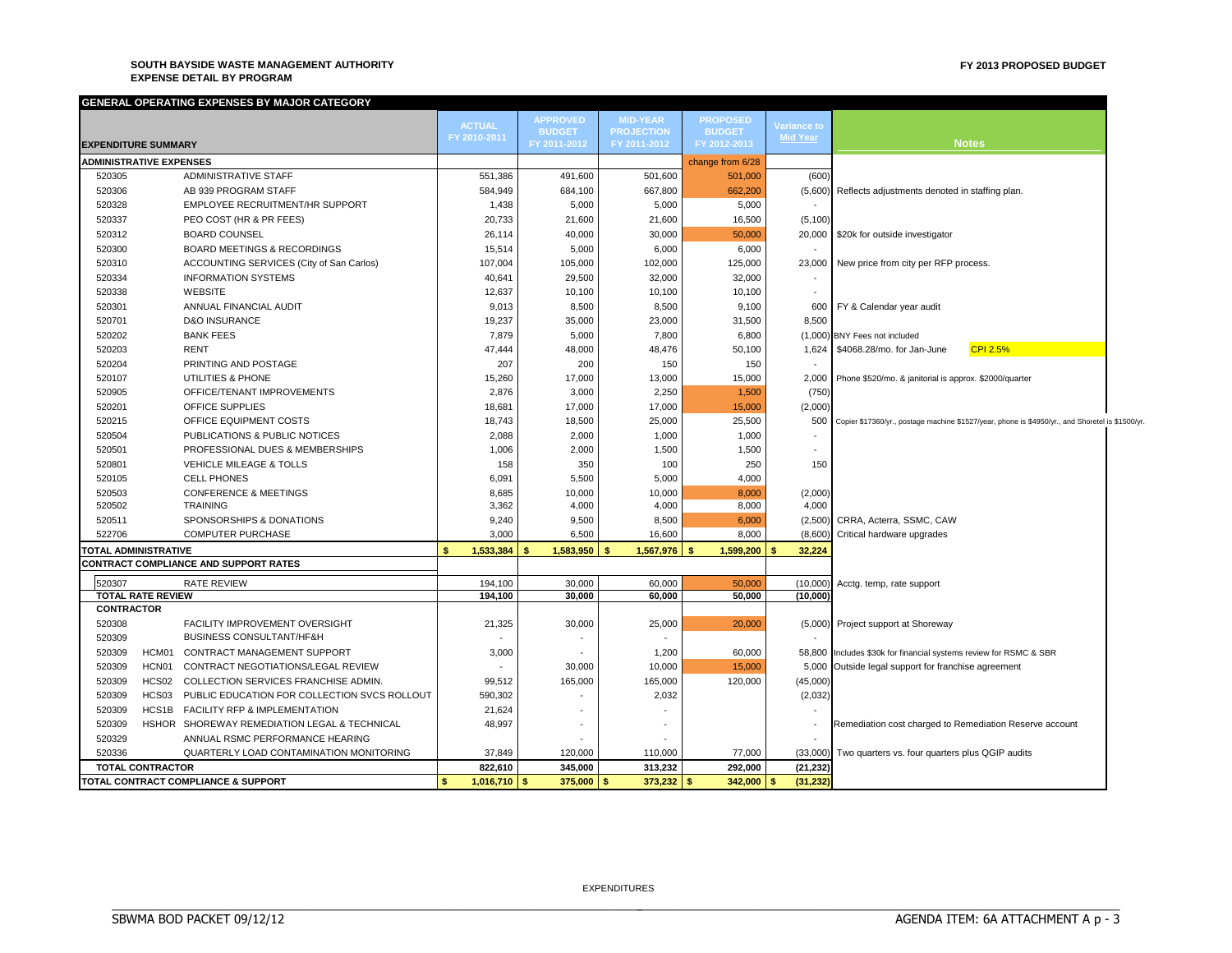#### **SOUTH BAYSIDE WASTE MANAGEMENT AUTHORITY EXPENSE DETAIL BY PROGRAM**

| GENERAL OPERATING EXPENSES BY MAJOR CATEGORY             |                      |                           |                       |                 |                                       |                                                                            |
|----------------------------------------------------------|----------------------|---------------------------|-----------------------|-----------------|---------------------------------------|----------------------------------------------------------------------------|
|                                                          | <b>ACTUAL</b>        | <b>APPROVED</b>           | <b>MID-YEAR</b>       | <b>PROPOSED</b> |                                       |                                                                            |
|                                                          | FY 2010-2011         | <b>BUDGET</b>             | <b>PROJECTION</b>     | <b>BUDGET</b>   | <b>Variance to</b><br><b>Mid Year</b> |                                                                            |
| <b>EXPENDITURE SUMMARY</b>                               |                      | FY 2011-2012              | FY 2011-2012          | FY 2012-2013    |                                       | <b>Notes</b>                                                               |
| <b>RECYCLING - AB939 COMPLIANCE</b>                      |                      |                           |                       |                 |                                       |                                                                            |
| <b>RECYCLING ADMINISTRATION</b>                          |                      |                           |                       |                 |                                       |                                                                            |
| 520311<br><b>CIWMB ANNUAL REPORTS</b>                    | 34,750               | 25,000                    | 25,000                | 25,000          | $\overline{\phantom{a}}$              |                                                                            |
| 520341<br>SBWMA ANNUAL REPORT                            | 3,288                | 5,000                     | 5,000                 | 5,000           | $\blacksquare$                        |                                                                            |
| 520309<br>HDV01<br>DIVERSION PROGRAM SUPPORT             |                      | 20,000                    | 10,000                | 30,000          | 20,000                                | Consultant staff support on outreach projects                              |
| 520604<br><b>EVENT GIVEAWAYS</b>                         | 14,500               | 7,500                     | 5,000                 | 1,500           | (3,500)                               |                                                                            |
| <b>TOTAL RECYCLING ADMINISTRATION</b>                    | 52,538               | 57,500                    | 45,000                | 61,500          | 16,500                                |                                                                            |
| <b>LONG RANGE PLAN/DIVERSION PROGRAMS</b>                |                      |                           |                       |                 |                                       |                                                                            |
| 520340<br>LONG RANGE PLAN ALTERNATIVES                   | 5,545                | 50,000                    | 45,000                | 50,000          | 5,000                                 | Technology analysis, disposal and program cost forecasting                 |
| OPREP ORGANICS PROCESSING RFP<br>520340                  | 1,746                |                           |                       |                 |                                       |                                                                            |
| 520340<br>MPOTR MASTER PLAN OUTREACH                     | 23,397               | 20,000                    | 28,802                |                 | (28, 802)                             |                                                                            |
| 520344<br>SOLAR SYSTEM ENGINEERING AND EVALUATION        | 5,682                |                           | 7,500                 |                 | (7,500)                               |                                                                            |
| TOTAL LONG RANGE PLAN/DIVERSION PROGRAMS                 | 36.369               | 70,000                    | 81.302                | 50.000          | (31, 302)                             |                                                                            |
| <b>COMMERCIAL PROGRAMS</b>                               |                      |                           |                       |                 |                                       |                                                                            |
| 520331<br>LARGE EVENT/VENUE CONSULTING                   | 1,594                | $\Omega$                  |                       | 10,000          |                                       | 10,000 Repurposing of one trailer, update brochure, program tracking       |
| 520342<br>LARGE EVENT/VENUE RECYCLING SERVICES           | 11,522               | 25,000                    | 15,000                |                 |                                       | (15,000) No events participated                                            |
| 520608<br>CLIMATE CHANGE REPORTING & POLICY OPTIONS      | 4,803                | 15,000                    | 5,000                 | 15,000          | 10,000                                | Added expense of facility operations and reporting                         |
| COE01<br>COMMERCIAL RECYCLING TECHNICAL ASSIST<br>520604 | 44,289               | 300,000                   | 225,000               | 190,000         |                                       | (35,000) See separate listing of budget item detail                        |
| CDRCY C&D RECYCLING PROGRAM<br>520604                    |                      | 35,000                    | 28,000                | 25,000          |                                       | (3,000) Develop criteria, process and audit C&D recycling facilities       |
| GREEN GREEN BUSINESS PROGRAM<br>520604                   | 4,035                | 5,000                     | $\Omega$              | 0               |                                       |                                                                            |
| 520604<br><b>MF001</b><br>MULTI-FAMILY OUTREACH          | 12,741               | 40,000                    | 65,000                | 85,000          | 20,000                                | See separate listing of budget item detail                                 |
| <b>TOTAL COMMERCIAL PROGRAMS</b>                         | 78,984               | 420,000                   | 338,000               | 325,000         | (13,000)                              |                                                                            |
| <b>RESIDENTIAL PROGRAMS</b>                              |                      |                           |                       |                 |                                       |                                                                            |
| 520604<br>QLN01 QUARTERLY NEWLESTTER DESIGN/SETUP        | 12,561               | 20,000                    | 10,000                | 10,000          |                                       |                                                                            |
| 520604<br>QNLPM QUARTERLY NEWLETTER PRINTING/MAILING     | 183,783              | 230,000                   | 200,000               | 110,000         |                                       | (90,000) Assumes three newsletters per year vs. four. Bill insert for one. |
| 520604<br>RES01 RESIDENTIAL OUTREACH PROGRAMS            | 3,211                | 166,000                   | 140,000               | 140,000         |                                       | See separate listing of budget item detail                                 |
| COMPS COMPOST GIVEAWAY<br>520604                         | 1,023                | 6,000                     | 4,000                 | 3,000           |                                       | (1,000) See separate listing of budget item detail                         |
| 520604<br>HHWUW HHW DOOR TO DOOR COLLECTION OUTREACH     | 87,011               | 85,000                    | 70,000                | 75,000          | 5,000                                 | Ongoing outreach to increase participation in existing nine programs       |
| 520335<br><b>CURBSIDE HOUSEHOLD BATTERY OUTREACH</b>     | (10, 287)            | 8,000                     | 3,000                 | 5,000           | 2,000                                 |                                                                            |
| 520604<br>ECE01 ELECTRONIC COLLECTIONS EVENTS            | 711                  | 4,000                     | 2,000                 | 1,000           | (1,000)                               |                                                                            |
| TOTAL RESIDENTIAL PROGRAMS                               | 278,014              | 519,000                   | 429,000               | 344,000         | (85,000)                              |                                                                            |
| <b>TOTAL RECYCLING - AB939 COMPLIANCE</b>                | <b>s</b><br>445.905  | $\mathbf{s}$<br>1.066.500 | $893.302$ \$<br>l \$  | 780.500 \$      | (112, 802)                            |                                                                            |
| <b>SUBTOTAL SBWMA PROGRAM BUDGET</b>                     | \$<br>2,995,999      | 3,025,450<br>\$           | 2,834,510<br><b>S</b> | 2,721,700       | \$<br>(111, 810)                      |                                                                            |
| <b>COLLECTION OPERATIONS</b>                             |                      |                           |                       |                 |                                       |                                                                            |
| 522710<br>HHW DOOR TO DOOR COLLECTION SERVICES           | 358,504              | 408,600                   | 428,400               | 442,400         |                                       | 14,000 incl: SC, Hills, Bel, CSM, MP, EPA, WB, FC, Cnty,                   |
| 522711<br>CURBSIDE HOUSEHOLD BATTERY RECYCLING SERVICES  | 15,285               | 60,000                    |                       |                 | $\overline{\phantom{a}}$              | Included in disposal and processing line item                              |
| <b>TOTAL COLLECTION OPERATIONS</b>                       | 373,789              | 468,600                   | 428,400               | 442,400         | 14,000                                |                                                                            |
| <b>TOTAL SBWMA PROGRAM BUDGET</b>                        | \$<br>$3,369,788$ \$ | $3,494,050$ \$            | $3,262,910$ \$        | $3,164,100$ \$  | (97, 810)                             |                                                                            |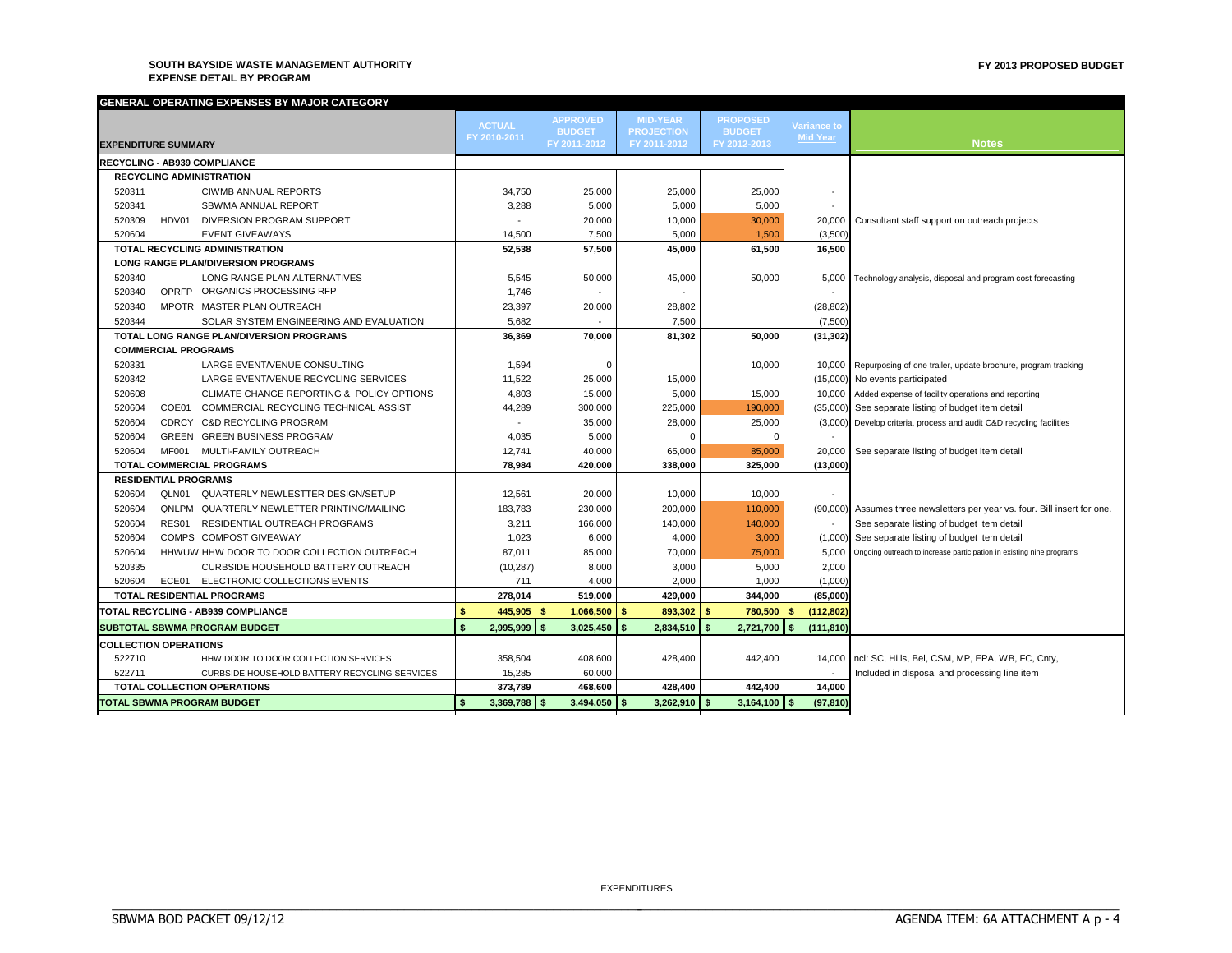#### **SOUTH BAYSIDE WASTE MANAGEMENT AUTHORITY EXPENSE DETAIL BY PROGRAM**

#### **FY 2013 PROPOSED BUDGET**

|                                  | GENERAL OPERATING EXPENSES BY MAJOR CATEGORY |     |                 |                               |                                   |                 |                               |                 |                                                                                          |
|----------------------------------|----------------------------------------------|-----|-----------------|-------------------------------|-----------------------------------|-----------------|-------------------------------|-----------------|------------------------------------------------------------------------------------------|
|                                  |                                              |     | <b>ACTUAL</b>   | <b>APPROVED</b>               | <b>MID-YEAR</b>                   |                 | <b>PROPOSED</b>               | Variance to     |                                                                                          |
| <b>EXPENDITURE SUMMARY</b>       |                                              |     | FY 2010-2011    | <b>BUDGET</b><br>FY 2011-2012 | <b>PROJECTION</b><br>FY 2011-2012 |                 | <b>BUDGET</b><br>FY 2012-2013 | <b>Mid Year</b> | <b>Notes</b>                                                                             |
|                                  |                                              |     |                 |                               |                                   |                 |                               |                 |                                                                                          |
| <b>ISHOREWAY OPERATIONS</b>      |                                              |     |                 |                               |                                   |                 |                               |                 |                                                                                          |
| 522701                           | OPERATING CONTRACT - ALLIED                  |     | 13,901,342      | 1,109,500                     |                                   | 1,330,800       | 320,500                       |                 | (1,010,300) One more balancing account payment                                           |
| 522712                           | <b>OPERATOR COMPENSATION - SBR</b>           |     | 6,709,339       | 13,569,200                    |                                   | 14,611,800      | 15.401.800                    |                 | 790,000 Payments to SBR for TS, MRF, and Transportation                                  |
| 522713                           | DISPOSAL & PROCESSING COSTS                  |     | 6,538,836       | 12,083,300                    |                                   | 13,178,300      | 13,762,000                    |                 | 583,700 Tip fees paid by SBWMA to third parties                                          |
| 522717                           | <b>BUYBACK PAYMENTS</b>                      |     |                 | 1,099,100                     |                                   | 597,000         | 563,500                       |                 | (33,500) Payments to public for CRV materials                                            |
| 522718                           | EDUCATION CENTER OPERATIONS -- NEW 7/1/11    |     |                 | 80,000                        |                                   | 70,000          | 60,000                        |                 | (10,000) Supplies and materials, \$30k for busing, outreach, etc.                        |
| 522716                           | MAINTENANCE - OX MTN TIPPER                  |     | 10,413          | 40,000                        |                                   | 65,000          | 25,000                        | (40,000)        |                                                                                          |
| 522708                           | INTERIM OFFSITE MRF OPERATIONS               |     | 4,278,696       |                               |                                   |                 |                               |                 |                                                                                          |
| 520710                           | <b>INSURANCE SHOREWAY</b>                    |     | 121,848         | 281,500                       |                                   | 248,500         | 197,300                       | (51, 200)       |                                                                                          |
| 522714                           | SHOREWAY FACILITY COST                       |     | 1,028           | 90,000                        |                                   |                 | 160,000                       |                 | 160,000 Facility maintenance expenses for truck shop, TS, MRF, admin, building and site. |
| 520901                           | SHOREWAY MRF EQUIPMENT MAINTENANCE > \$10k   |     |                 | 40,000                        |                                   | 20,000          |                               | (20,000)        |                                                                                          |
| 521104                           | DEBT SERVICE BOND INTEREST                   |     |                 | 3,177,900                     |                                   | 3,177,900       | 3,150,500                     | (27, 400)       |                                                                                          |
| 521116                           | 2009 DEBT SERVICE BOND INTEREST              |     |                 |                               |                                   |                 |                               |                 |                                                                                          |
| 521117                           | AMORTIZATION OF BOND ISSUANCE                |     | 22,222          |                               |                                   |                 |                               |                 |                                                                                          |
| 521118                           | Revenue Bond Arbitrage                       |     |                 |                               |                                   |                 |                               |                 |                                                                                          |
| 520320                           | <b>BOND REFINANCING</b>                      |     |                 |                               |                                   |                 |                               |                 |                                                                                          |
| 520324                           | TAXES (SEWER)                                |     | 38,893          | 46,400                        |                                   | 26,400          | 27,700                        | 1,300           |                                                                                          |
| 522702                           | <b>FRANCHISE FEE</b>                         |     | 1,385,900       | 1,379,700                     |                                   | 1,383,600       | 1.406.200                     |                 | 22,600 5% of gate fees paid to San Carlos                                                |
| 520327                           | <b>ARBITRAGE FEES</b>                        |     |                 |                               |                                   |                 |                               |                 |                                                                                          |
| 520602                           | PUBLIC NOTICE                                |     |                 |                               |                                   |                 |                               |                 |                                                                                          |
| 520901                           | <b>EQUIPMENT MAINTENANCE</b>                 |     |                 |                               |                                   |                 |                               |                 |                                                                                          |
| 520901 SF014                     | <b>EQUIPMENT MAINTENANCE</b>                 |     |                 |                               |                                   |                 |                               |                 |                                                                                          |
| <b>TOTAL SHOREWAY OPERATIONS</b> |                                              |     | $33.008.516$ \$ | $32,996,600$ \$               |                                   | 34,709,300 \$   | 35,074,500 \$                 | 365,200         |                                                                                          |
|                                  |                                              |     |                 |                               |                                   |                 |                               |                 |                                                                                          |
| <b>TOTAL OPERATING EXPENSES</b>  |                                              | - 5 | $36,378,304$ \$ | $36,490,650$ \$               |                                   | $37,972,210$ \$ | 38,238,600                    | 267,390         |                                                                                          |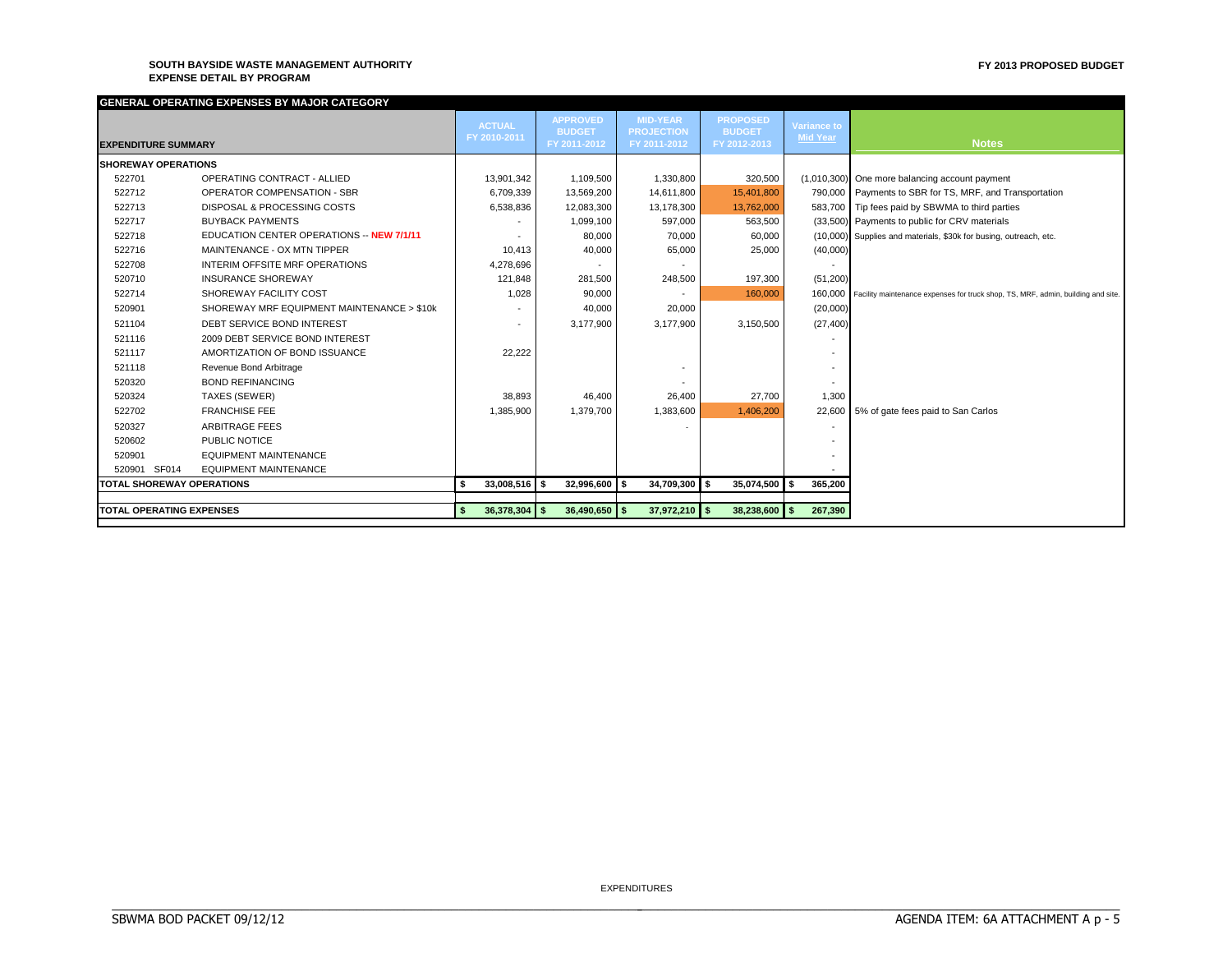#### **SOUTH BAYSIDE WASTE MANAGEMENT AUTHORITY CAPITAL BUDGET**

|                            |              |                                                    | <b>CAPITAL PROJECTS</b> |               |               |               |               |                 |  |
|----------------------------|--------------|----------------------------------------------------|-------------------------|---------------|---------------|---------------|---------------|-----------------|--|
|                            |              |                                                    | <b>ACTUAL</b>           | <b>ACTUAL</b> | <b>ACTUAL</b> | <b>BUDGET</b> | <b>ACTUAL</b> | <b>PROPOSED</b> |  |
| <b>PROJECT DESCRIPTION</b> |              |                                                    | FY 2007-2009            | 2009-2010     | 2010-2011     | 2011-2012     | 2011-2012     | 2012-2013       |  |
| 570300                     |              | <b>MISCELLANEOUS</b>                               |                         |               | 7,150         |               |               |                 |  |
| 570300                     | <b>SF005</b> | TS FLOOR REPAIR                                    |                         | 147,000       | 147,000       |               |               |                 |  |
| 570300                     | SF023        | TUNNEL DRIVEWAY PAVING AND SCALE                   |                         |               |               | 25,000        | 25,000        |                 |  |
| 570300                     | SF026        | TRUCK SHOP-REPLACE 2 AIR COMPRESSORS               |                         |               |               | 25,000        | 11,969        |                 |  |
| 570300                     | <b>SF028</b> | TRUCK WASH BUILDING--ROOF REPAIR                   |                         |               |               | 75.000        | 75,900        |                 |  |
| 570300                     | SF031        | <b>FRONTAGE LANDSCAPING</b>                        |                         |               |               | 20,000        | 36,266        |                 |  |
| <b>NEW</b>                 | SF032        | ADMIN BLDG IMPROVE/REPAIRS                         |                         |               |               | 17,000        | 11,172        |                 |  |
| <b>NEW</b>                 | SF039        | MAINTENANCE BUILDING RELAMPING                     |                         |               |               | 10,000        |               |                 |  |
| <b>NEW</b>                 | SF041        | SBR MAINTENANCE BAY                                |                         |               |               | 15,000        |               |                 |  |
| <b>New</b>                 | <b>SF042</b> | MRF Equipment repair budget                        |                         |               |               | 75,000        | 3,483         | 40,000          |  |
| New                        | <b>SF043</b> | Solar engineering, install                         |                         |               |               | 50,000        | 17,500        |                 |  |
| <b>New</b>                 | <b>SF044</b> | Tipping floor resurfacing                          |                         |               |               | 150,000       | 149,430       |                 |  |
| <b>New</b>                 | <b>SF045</b> | Site paving repairs and restriping                 |                         |               |               | 75.000        | 13,100        |                 |  |
| <b>New</b>                 | <b>SF046</b> | Outside lighting construction                      |                         |               |               | 75,000        | 22,832        |                 |  |
| <b>New</b>                 | <b>SF047</b> | Site Signage                                       |                         |               |               | 20,000        | 17,863        |                 |  |
| <b>New</b>                 | <b>SF048</b> | New K-Rail at TS                                   |                         |               |               | 25,000        | 27,171        |                 |  |
| <b>New</b>                 | <b>SF049</b> | Truck shop building maintenance                    |                         |               |               | 40,000        | 25,435        | 30,000          |  |
| <b>New</b>                 | <b>SF050</b> | TS building maintenance                            |                         |               |               | 30,000        | 51,266        | 30,000          |  |
| <b>New</b>                 | <b>SF051</b> | MRF building maintenance                           |                         |               |               | 30,000        | 23,933        | 30,000          |  |
| <b>New</b>                 | SF052        | Admin building maintenance                         |                         |               |               | 30,000        | 36,612        | 30,000          |  |
| <b>New</b>                 | SF053        | Site maintenance                                   |                         |               |               | 25,000        | 8,075         | 40,000          |  |
| <b>New</b>                 | <b>SF054</b> | Onsite parking development                         |                         |               |               | 25,000        | 11,360        |                 |  |
| <b>New</b>                 | <b>SF055</b> | Fire suppression                                   |                         |               |               | 50,000        | 25,954        |                 |  |
| <b>New</b>                 | <b>SF056</b> | Repairs to landfill tipper                         |                         |               |               | 40,000        | 34,606        | 25,000          |  |
| <b>New</b>                 |              | Recycled Water Supply Connection                   |                         |               |               |               |               | ÷               |  |
| <b>New</b>                 |              | Truck Wash System Replacement                      |                         |               |               |               |               | 35,000          |  |
| <b>New</b>                 |              | <b>Facility Capital Repair Projects</b>            |                         |               |               |               |               | 40,000          |  |
|                            |              |                                                    |                         |               |               |               |               |                 |  |
| 520711                     |              | BUILDERS RISK INSURANCE - DURING CONSTRUCTION ONLY |                         | 76,636        |               |               |               |                 |  |
|                            |              | SUBTOTAL CAPITAL PROJECTS                          |                         | 223,636       | 154,150       | 927,000       | 628,927       | 300,000         |  |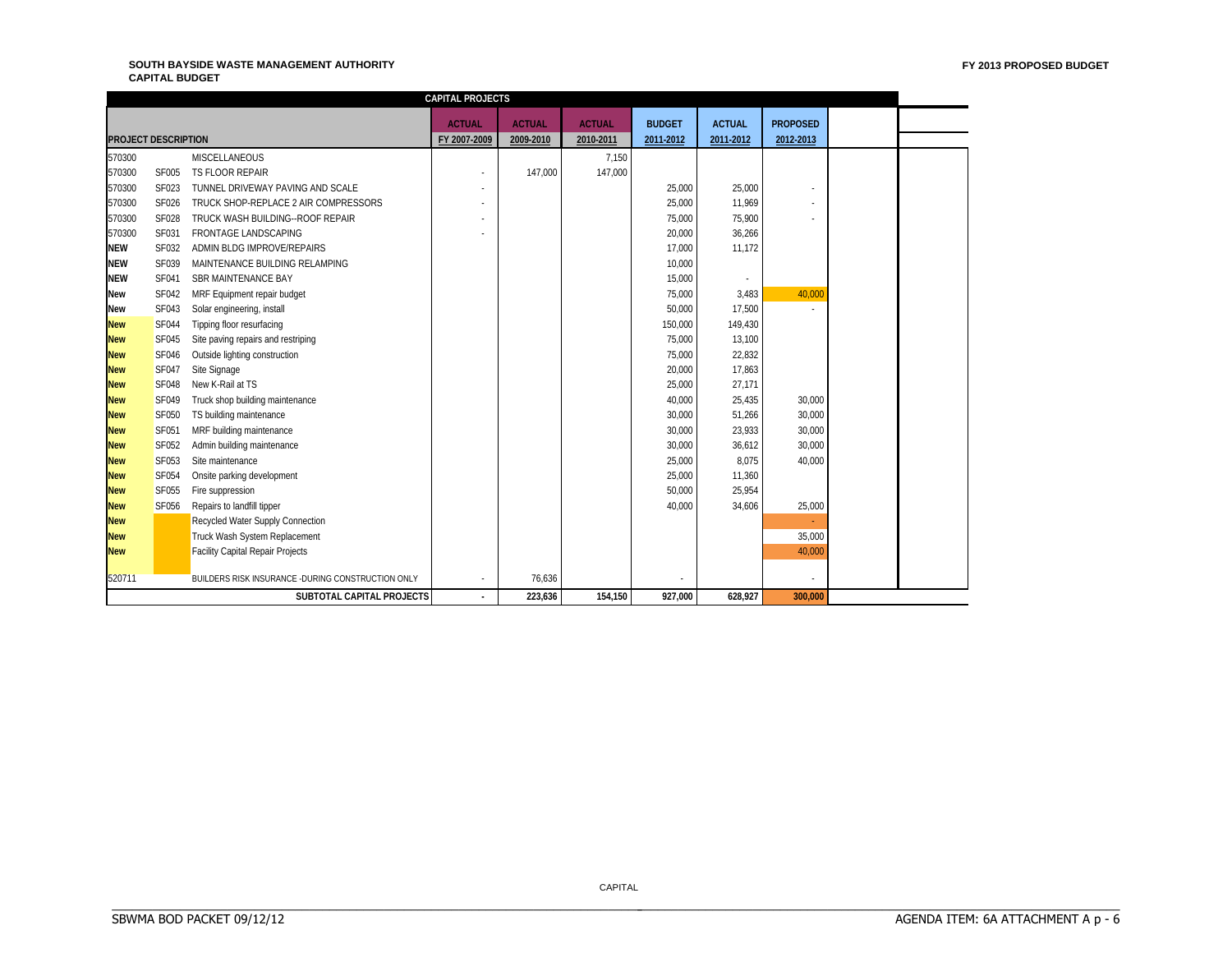#### **SOUTH BAYSIDE WASTE MANAGEMENT AUTHORITY CAPITAL BUDGET**

| <b>ACTUAL</b><br><b>ACTUAL</b><br><b>ACTUAL</b><br><b>ACTUAL</b><br><b>BUDGET</b><br><b>PROPOSED</b><br><b>PROJECT DESCRIPTION</b><br>FY 2007-2009<br>2011-2012<br>2011-2012<br>2012-2013<br>2009-2010<br>2010-2011<br><b>MASTER PLAN</b><br><b>BOND Total</b><br><b>PROJECT TOTAL</b><br>520339<br>175.569<br>175,569<br>MPPRE PRE CONSTRUCTION<br>520339<br>MP1DE PHASE 1 SCALE D&E<br>58,024<br>58,024<br>$\sim$<br>520339<br>1.939.954<br>500.398<br>MP1CN PHASE 1 SCALE CONSTRUCT<br>2,440,352<br>520339<br>MP2DE A&E SERVICES<br>42,467<br>1,726,398<br>(26, 686)<br>1,742,179<br>520339<br>MP3DE PHASE 2 MRF REBUILD D&E<br>15,891<br>15,891<br>520339<br>MPCEN CONSTRUCTION MGT & ENG SUPPORT<br>1,722,504<br>860,315<br>94,136<br>3,237,468<br>560,513<br>520339<br>MPENG STRUCTURAL ENGINEERING<br>520339<br>MPFOC FACILITY OPER CONTRACT<br>520339<br>221,878<br>221,878<br>MPSNP MASTER PLAN STUDY AND PLANNING<br>520339<br>MP3EQ PHASE 3 MRF EQUIPMENT INSTALLATION<br><b>UPDATED 2010 MASTER PLAN PROJECT NUMBERS</b><br>520339<br>MPMRF MRF CONSTRUCTION<br>4,173,326<br>209,048<br>10,798,882<br>6,416,508<br>520339<br>MP TS TS CONSTRUCTION<br>571.540<br>3,234,499<br>2,428,460<br>10,080<br>3,816,119<br>520339<br>MPMOB Mobilization<br>350,000<br>350,000<br>520339<br>MPGEN Sitework/General Construction<br>9,314<br>120,033<br>211.967<br>1,263,393<br>1,134,046<br>520339<br>300,000<br>798,550<br>MPOCC Other Construction Costs (landscape, sign, roof, security)<br>172,190<br>666,700<br>326,360<br>520339<br>MPEQP Equipment Purchase<br>7,749,707<br>6,955,036<br>(1,550,203)<br>13,154,540<br>520339<br>239,522<br>MPEQI Equipment Installation<br>2,301,386<br>2,540,908<br>BONDR Non-Contingent Bond Issuance Cost<br>90,500<br>90,500<br>520320<br>520339<br>CNTGC Contingency - 10%<br>1,051,933<br>57,338<br>889,991<br>3,186,349<br>634,032<br>5,185,611<br>SUBTOTAL MASTERPLAN \$<br>18,525,089 \$<br>19,955,283 \$<br>45,889,863 \$<br>46,971,900<br>4,788,727<br>3,941,159<br>$1,421,459$ \$<br>1,199,305<br>l \$<br>l \$<br>s.<br>1,082,037<br>Cost Below Original Budget<br>1,082,037<br>$\mathbf{s}$<br>$\mathsf{\$}$<br>TOTAL CAPITAL PROJECTS   \$<br>4,788,727 \$ 18,748,725 \$<br>20,109,433 \$<br>4,868,159 \$<br>$2,050,386$ \$<br>1,499,305 |  | <b>CAPITAL PROJECTS</b> |  |  |  |            |
|--------------------------------------------------------------------------------------------------------------------------------------------------------------------------------------------------------------------------------------------------------------------------------------------------------------------------------------------------------------------------------------------------------------------------------------------------------------------------------------------------------------------------------------------------------------------------------------------------------------------------------------------------------------------------------------------------------------------------------------------------------------------------------------------------------------------------------------------------------------------------------------------------------------------------------------------------------------------------------------------------------------------------------------------------------------------------------------------------------------------------------------------------------------------------------------------------------------------------------------------------------------------------------------------------------------------------------------------------------------------------------------------------------------------------------------------------------------------------------------------------------------------------------------------------------------------------------------------------------------------------------------------------------------------------------------------------------------------------------------------------------------------------------------------------------------------------------------------------------------------------------------------------------------------------------------------------------------------------------------------------------------------------------------------------------------------------------------------------------------------------------------------------------------------------------------------------------------------------------------------------------------------------------------------------|--|-------------------------|--|--|--|------------|
|                                                                                                                                                                                                                                                                                                                                                                                                                                                                                                                                                                                                                                                                                                                                                                                                                                                                                                                                                                                                                                                                                                                                                                                                                                                                                                                                                                                                                                                                                                                                                                                                                                                                                                                                                                                                                                                                                                                                                                                                                                                                                                                                                                                                                                                                                                  |  |                         |  |  |  |            |
|                                                                                                                                                                                                                                                                                                                                                                                                                                                                                                                                                                                                                                                                                                                                                                                                                                                                                                                                                                                                                                                                                                                                                                                                                                                                                                                                                                                                                                                                                                                                                                                                                                                                                                                                                                                                                                                                                                                                                                                                                                                                                                                                                                                                                                                                                                  |  |                         |  |  |  |            |
|                                                                                                                                                                                                                                                                                                                                                                                                                                                                                                                                                                                                                                                                                                                                                                                                                                                                                                                                                                                                                                                                                                                                                                                                                                                                                                                                                                                                                                                                                                                                                                                                                                                                                                                                                                                                                                                                                                                                                                                                                                                                                                                                                                                                                                                                                                  |  |                         |  |  |  |            |
|                                                                                                                                                                                                                                                                                                                                                                                                                                                                                                                                                                                                                                                                                                                                                                                                                                                                                                                                                                                                                                                                                                                                                                                                                                                                                                                                                                                                                                                                                                                                                                                                                                                                                                                                                                                                                                                                                                                                                                                                                                                                                                                                                                                                                                                                                                  |  |                         |  |  |  |            |
|                                                                                                                                                                                                                                                                                                                                                                                                                                                                                                                                                                                                                                                                                                                                                                                                                                                                                                                                                                                                                                                                                                                                                                                                                                                                                                                                                                                                                                                                                                                                                                                                                                                                                                                                                                                                                                                                                                                                                                                                                                                                                                                                                                                                                                                                                                  |  |                         |  |  |  | 175,569    |
|                                                                                                                                                                                                                                                                                                                                                                                                                                                                                                                                                                                                                                                                                                                                                                                                                                                                                                                                                                                                                                                                                                                                                                                                                                                                                                                                                                                                                                                                                                                                                                                                                                                                                                                                                                                                                                                                                                                                                                                                                                                                                                                                                                                                                                                                                                  |  |                         |  |  |  | 58,024     |
|                                                                                                                                                                                                                                                                                                                                                                                                                                                                                                                                                                                                                                                                                                                                                                                                                                                                                                                                                                                                                                                                                                                                                                                                                                                                                                                                                                                                                                                                                                                                                                                                                                                                                                                                                                                                                                                                                                                                                                                                                                                                                                                                                                                                                                                                                                  |  |                         |  |  |  | 2,494,062  |
|                                                                                                                                                                                                                                                                                                                                                                                                                                                                                                                                                                                                                                                                                                                                                                                                                                                                                                                                                                                                                                                                                                                                                                                                                                                                                                                                                                                                                                                                                                                                                                                                                                                                                                                                                                                                                                                                                                                                                                                                                                                                                                                                                                                                                                                                                                  |  |                         |  |  |  | 1,928,528  |
|                                                                                                                                                                                                                                                                                                                                                                                                                                                                                                                                                                                                                                                                                                                                                                                                                                                                                                                                                                                                                                                                                                                                                                                                                                                                                                                                                                                                                                                                                                                                                                                                                                                                                                                                                                                                                                                                                                                                                                                                                                                                                                                                                                                                                                                                                                  |  |                         |  |  |  | 15,891     |
|                                                                                                                                                                                                                                                                                                                                                                                                                                                                                                                                                                                                                                                                                                                                                                                                                                                                                                                                                                                                                                                                                                                                                                                                                                                                                                                                                                                                                                                                                                                                                                                                                                                                                                                                                                                                                                                                                                                                                                                                                                                                                                                                                                                                                                                                                                  |  |                         |  |  |  | 2,798,348  |
|                                                                                                                                                                                                                                                                                                                                                                                                                                                                                                                                                                                                                                                                                                                                                                                                                                                                                                                                                                                                                                                                                                                                                                                                                                                                                                                                                                                                                                                                                                                                                                                                                                                                                                                                                                                                                                                                                                                                                                                                                                                                                                                                                                                                                                                                                                  |  |                         |  |  |  |            |
|                                                                                                                                                                                                                                                                                                                                                                                                                                                                                                                                                                                                                                                                                                                                                                                                                                                                                                                                                                                                                                                                                                                                                                                                                                                                                                                                                                                                                                                                                                                                                                                                                                                                                                                                                                                                                                                                                                                                                                                                                                                                                                                                                                                                                                                                                                  |  |                         |  |  |  |            |
|                                                                                                                                                                                                                                                                                                                                                                                                                                                                                                                                                                                                                                                                                                                                                                                                                                                                                                                                                                                                                                                                                                                                                                                                                                                                                                                                                                                                                                                                                                                                                                                                                                                                                                                                                                                                                                                                                                                                                                                                                                                                                                                                                                                                                                                                                                  |  |                         |  |  |  | 221,878    |
|                                                                                                                                                                                                                                                                                                                                                                                                                                                                                                                                                                                                                                                                                                                                                                                                                                                                                                                                                                                                                                                                                                                                                                                                                                                                                                                                                                                                                                                                                                                                                                                                                                                                                                                                                                                                                                                                                                                                                                                                                                                                                                                                                                                                                                                                                                  |  |                         |  |  |  |            |
|                                                                                                                                                                                                                                                                                                                                                                                                                                                                                                                                                                                                                                                                                                                                                                                                                                                                                                                                                                                                                                                                                                                                                                                                                                                                                                                                                                                                                                                                                                                                                                                                                                                                                                                                                                                                                                                                                                                                                                                                                                                                                                                                                                                                                                                                                                  |  |                         |  |  |  |            |
|                                                                                                                                                                                                                                                                                                                                                                                                                                                                                                                                                                                                                                                                                                                                                                                                                                                                                                                                                                                                                                                                                                                                                                                                                                                                                                                                                                                                                                                                                                                                                                                                                                                                                                                                                                                                                                                                                                                                                                                                                                                                                                                                                                                                                                                                                                  |  |                         |  |  |  | 10,072,000 |
|                                                                                                                                                                                                                                                                                                                                                                                                                                                                                                                                                                                                                                                                                                                                                                                                                                                                                                                                                                                                                                                                                                                                                                                                                                                                                                                                                                                                                                                                                                                                                                                                                                                                                                                                                                                                                                                                                                                                                                                                                                                                                                                                                                                                                                                                                                  |  |                         |  |  |  | 5,458,000  |
|                                                                                                                                                                                                                                                                                                                                                                                                                                                                                                                                                                                                                                                                                                                                                                                                                                                                                                                                                                                                                                                                                                                                                                                                                                                                                                                                                                                                                                                                                                                                                                                                                                                                                                                                                                                                                                                                                                                                                                                                                                                                                                                                                                                                                                                                                                  |  |                         |  |  |  | 350,000    |
|                                                                                                                                                                                                                                                                                                                                                                                                                                                                                                                                                                                                                                                                                                                                                                                                                                                                                                                                                                                                                                                                                                                                                                                                                                                                                                                                                                                                                                                                                                                                                                                                                                                                                                                                                                                                                                                                                                                                                                                                                                                                                                                                                                                                                                                                                                  |  |                         |  |  |  | 1,057,000  |
|                                                                                                                                                                                                                                                                                                                                                                                                                                                                                                                                                                                                                                                                                                                                                                                                                                                                                                                                                                                                                                                                                                                                                                                                                                                                                                                                                                                                                                                                                                                                                                                                                                                                                                                                                                                                                                                                                                                                                                                                                                                                                                                                                                                                                                                                                                  |  |                         |  |  |  | 786,700    |
|                                                                                                                                                                                                                                                                                                                                                                                                                                                                                                                                                                                                                                                                                                                                                                                                                                                                                                                                                                                                                                                                                                                                                                                                                                                                                                                                                                                                                                                                                                                                                                                                                                                                                                                                                                                                                                                                                                                                                                                                                                                                                                                                                                                                                                                                                                  |  |                         |  |  |  | 14,273,200 |
|                                                                                                                                                                                                                                                                                                                                                                                                                                                                                                                                                                                                                                                                                                                                                                                                                                                                                                                                                                                                                                                                                                                                                                                                                                                                                                                                                                                                                                                                                                                                                                                                                                                                                                                                                                                                                                                                                                                                                                                                                                                                                                                                                                                                                                                                                                  |  |                         |  |  |  | 2,507,400  |
|                                                                                                                                                                                                                                                                                                                                                                                                                                                                                                                                                                                                                                                                                                                                                                                                                                                                                                                                                                                                                                                                                                                                                                                                                                                                                                                                                                                                                                                                                                                                                                                                                                                                                                                                                                                                                                                                                                                                                                                                                                                                                                                                                                                                                                                                                                  |  |                         |  |  |  |            |
|                                                                                                                                                                                                                                                                                                                                                                                                                                                                                                                                                                                                                                                                                                                                                                                                                                                                                                                                                                                                                                                                                                                                                                                                                                                                                                                                                                                                                                                                                                                                                                                                                                                                                                                                                                                                                                                                                                                                                                                                                                                                                                                                                                                                                                                                                                  |  |                         |  |  |  | 90,500     |
|                                                                                                                                                                                                                                                                                                                                                                                                                                                                                                                                                                                                                                                                                                                                                                                                                                                                                                                                                                                                                                                                                                                                                                                                                                                                                                                                                                                                                                                                                                                                                                                                                                                                                                                                                                                                                                                                                                                                                                                                                                                                                                                                                                                                                                                                                                  |  |                         |  |  |  | 4,684,800  |
|                                                                                                                                                                                                                                                                                                                                                                                                                                                                                                                                                                                                                                                                                                                                                                                                                                                                                                                                                                                                                                                                                                                                                                                                                                                                                                                                                                                                                                                                                                                                                                                                                                                                                                                                                                                                                                                                                                                                                                                                                                                                                                                                                                                                                                                                                                  |  |                         |  |  |  |            |
|                                                                                                                                                                                                                                                                                                                                                                                                                                                                                                                                                                                                                                                                                                                                                                                                                                                                                                                                                                                                                                                                                                                                                                                                                                                                                                                                                                                                                                                                                                                                                                                                                                                                                                                                                                                                                                                                                                                                                                                                                                                                                                                                                                                                                                                                                                  |  |                         |  |  |  |            |
|                                                                                                                                                                                                                                                                                                                                                                                                                                                                                                                                                                                                                                                                                                                                                                                                                                                                                                                                                                                                                                                                                                                                                                                                                                                                                                                                                                                                                                                                                                                                                                                                                                                                                                                                                                                                                                                                                                                                                                                                                                                                                                                                                                                                                                                                                                  |  |                         |  |  |  |            |
|                                                                                                                                                                                                                                                                                                                                                                                                                                                                                                                                                                                                                                                                                                                                                                                                                                                                                                                                                                                                                                                                                                                                                                                                                                                                                                                                                                                                                                                                                                                                                                                                                                                                                                                                                                                                                                                                                                                                                                                                                                                                                                                                                                                                                                                                                                  |  |                         |  |  |  |            |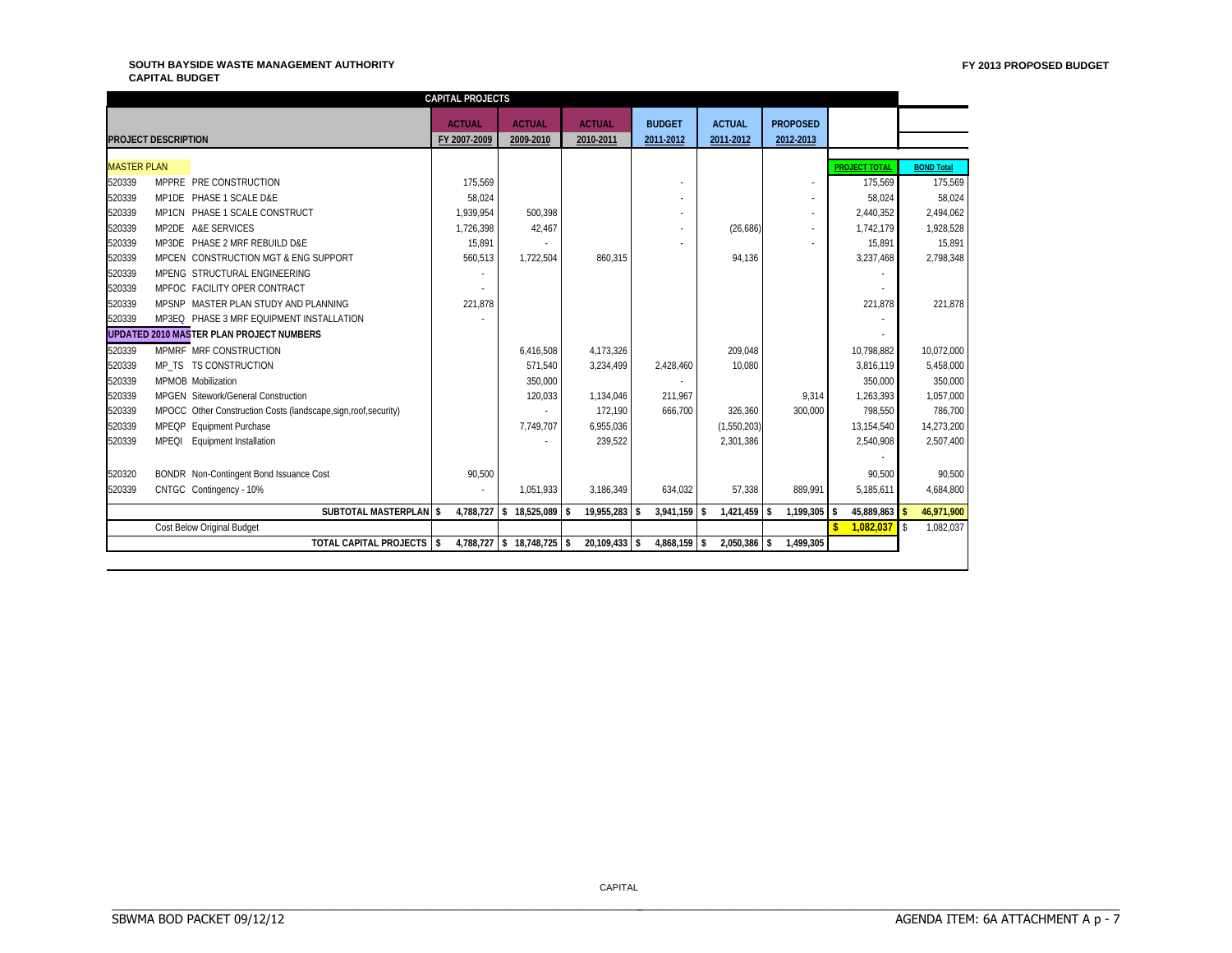

# Strategic Plan 2013-2020

RethinkWaste is a joint powers authority of twelve public agencies (Atherton, Belmont, Burlingame, East Palo Alto, Foster City, Hillsborough, Menlo Park, Redwood City, San Carlos, San Mateo, the County of San Mateo and the West Bay Sanitary District) in San Mateo County, California and is a leader in the delivery of innovative waste reduction and recycling programs. RethinkWaste owns and manages the Shoreway Environmental Center which receives all of the recyclables, organics, and garbage collected in its service area. RethinkWaste also provides strategic oversight**,** support and management of service providers that collect, process, recycle and dispose of materials for the 12 Member Agencies. RethinkWaste, also known as the South Bayside Waste Management Authority (SBWMA) was formed in 1982.

## Our Mission

To cost effectively design, implement and manage innovative waste reduction and recycling programs and facility infrastructure that fulfills our fiduciary responsibilities to our Member Agencies while achieving community environmental and economic goals.

## Our Vision

Rethink Waste is recognized for its innovative waste reduction and recycling programs and facility infrastructure which are dedicated to the preservation and enhancement of the quality of life and the environment for our member agency communities.

## Core Values

- Implementing waste reduction, recycling and environmental education programs is paramount to achieving a greater resource conservation ethic and sustainable communities.
- Delivering high quality, and cost-effective resources and services for our customers, and contractors (i.e., vendors and service providers).
- Providing sound environmental policies and practices for our member agency  $\mathbf{r}$ communities.
- Conducting long-term planning for waste reduction and recycling programs and facility infrastructure is fundamental to achieving our mission.
- Facilitating excellent communication, collaboration and cooperation among all our stakeholders produces the best long-term results.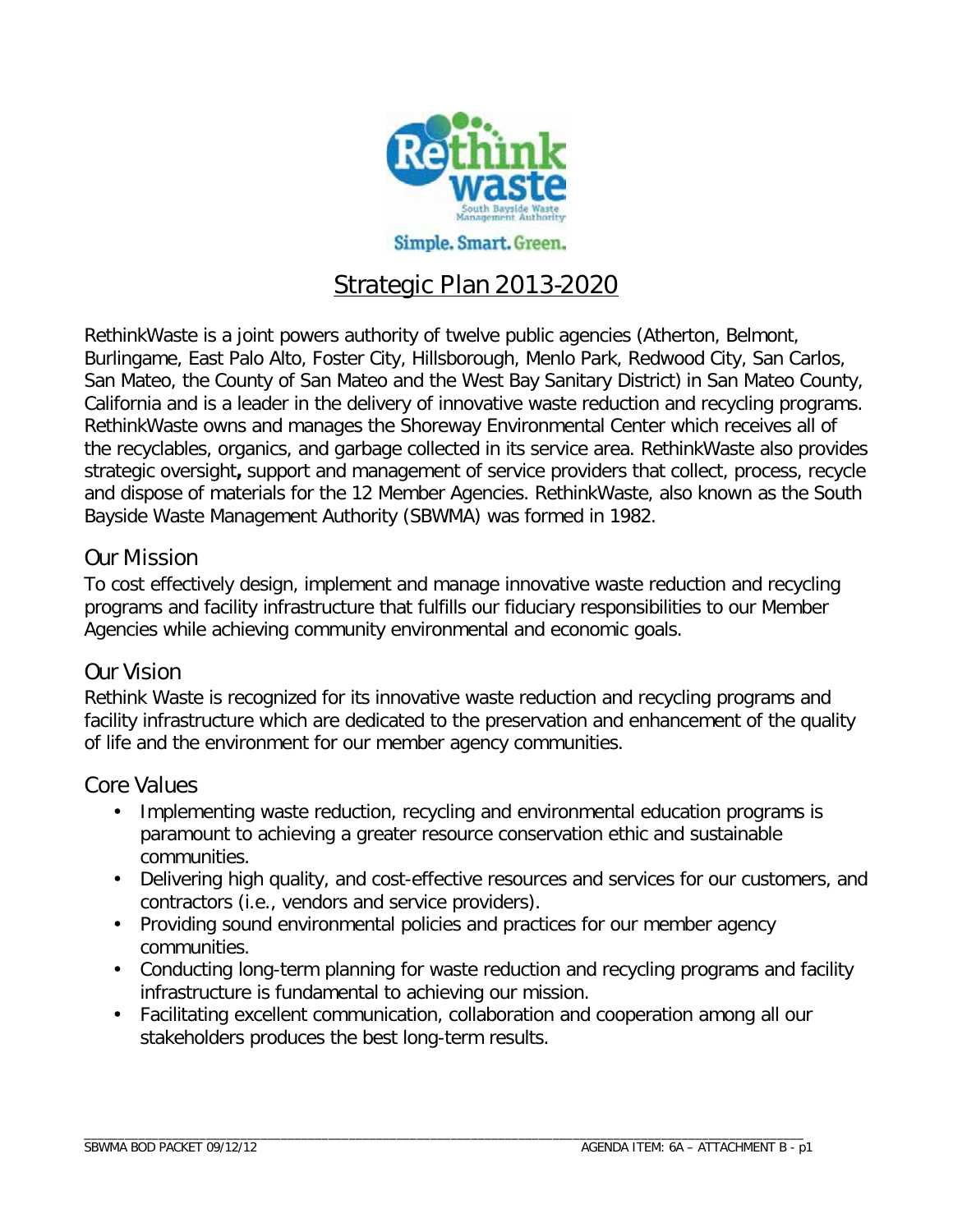# Our Strategic Priorities

- Provide day-to-day oversight**,** support, and management of service providers that collect, process, recycle and dispose of materials for the Member Agencies.
- Ensure contractors' and RethinkWaste programs are cost effective for the ratepayers.
- Provide day-to-day oversight of the Shoreway Environmental Center to meet financial, operational, and environmental goals.
- Meet or exceed environmental policies and regulations governing the collection and processing of recyclables and organics.
- Anticipate trends and implement innovative long-term solutions for waste reduction and  $\mathcal{L}^{\text{max}}$ recycling programs, facility infrastructure and disposal capacity.
- Monitor and assess contractor performance to ensure customer satisfaction and service delivery that meets or exceeds contractual requirements.
- Support RethinkWaste programs and policies through focused community outreach, education and promotion of rate payer value received.
- Manage the annual contractor compensation process to set contractor compensation and recommend Member Agency solid waste rate adjustments.
- Develop, implement and manage enhanced waste reduction and recycling services for Member Agencies (i.e., curbside HHW/universal waste/e-scrap collection services; seasonal community events such as e-scrap collection and shred events, compost giveaways, etc.; state grants; and other programs approved by the Board of Directors).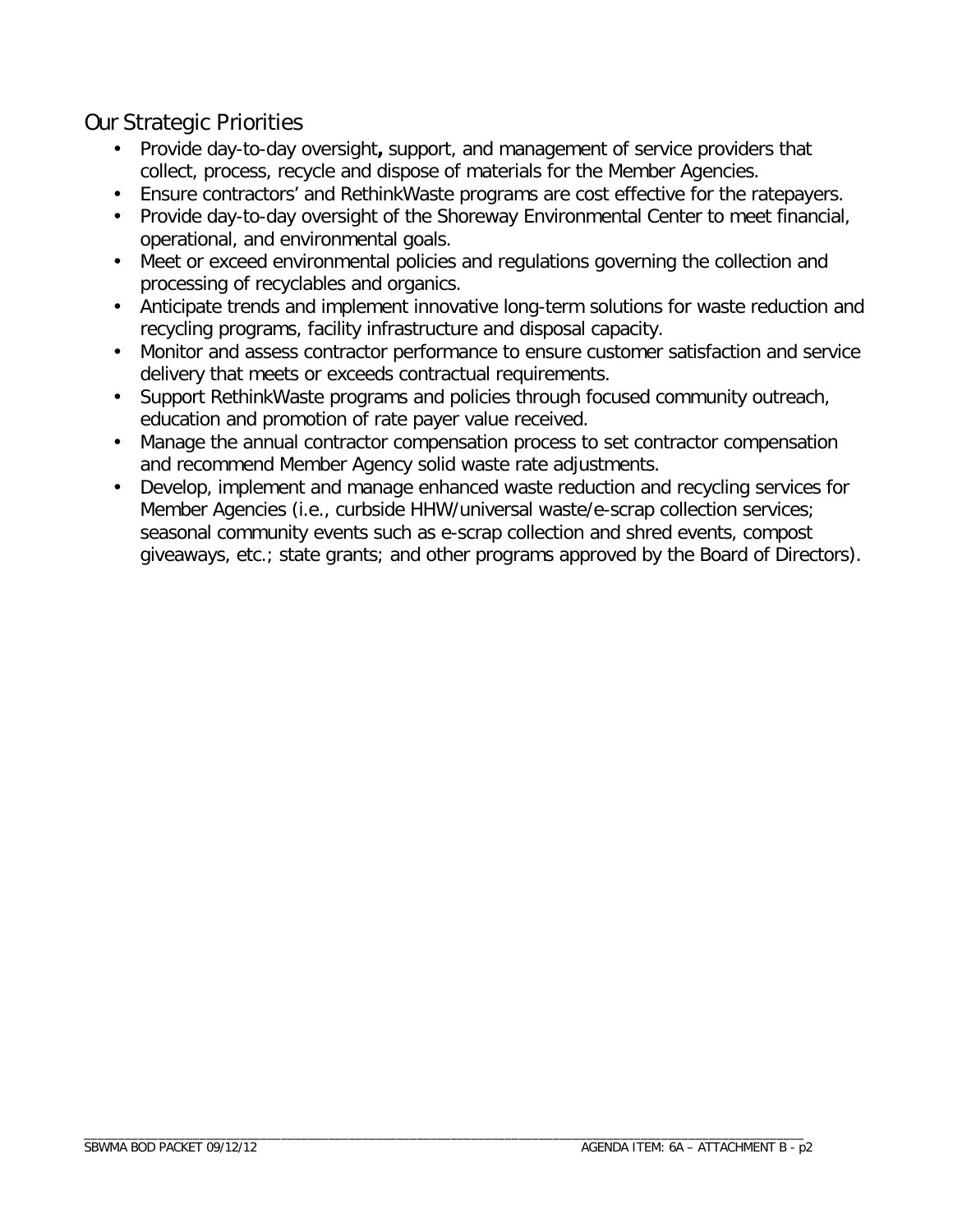# **PERSONNEL AND BENEFIT ASSUMPTIONS FOR FY 2013**

Proposed changes in staffing as follows:

|                                               |                  | Proposed |
|-----------------------------------------------|------------------|----------|
|                                               | FY 2012          | FY 2013  |
| <b>Executive Director</b>                     | 1.0              | 1.0      |
| <b>Facility Operations Contract Manager</b>   | 1.0              | 1.0      |
| <b>Finance Manager</b>                        | 1. $\Omega$      | 1.0      |
| Recycling Outreach & Sustainability Manager   | 1.0              | 1.0      |
| Recycling Programs Manager*                   | 1.0              | 1.0      |
| <b>Recycling Coordinator**</b>                | 1.0              | 0.0      |
| <b>Board Secretary/Office Manager</b>         | 1. $\Omega$      | 1.0      |
| <b>Environmental Education Coordinator***</b> | 0.8              | 1.0      |
| <b>Environmental Education Associate****</b>  | Seasonal (temp.) | 0.8      |
|                                               | 7.8              | 7.8      |

**\*** Contract employee employed by Local Government Services, a public joint powers agency, with PERs benefits.

\*\* Propose to eliminate the position.

\*\*\* Propose to make the position full-time effective October 1, 2012.

\*\*\*\* Propose to convert this seasonal, non-benefitted 25 hour/week position into a part-time, benefitted position at 32 hours/week effective October 1, 2012.

#### FY 2012 Proposed Position Changes

Eliminate Recycling Outreach Coordinator position.

Environmental Education Coordinator position from part-time salaried (32 hours/week) to full-time salaried. Environmental Education Associate hourly position from seasonal to part-time, benefitted position.

These changes have no net impact on headcount which remains at 7.8 FTE.

#### Budget Assumptions for Salary and Wages

An average salary adjustment of 1.5% is assumed for the following positions: Recycling Outreach & Sustainability Manager, Environmental Education Coordinator, and Office Manager/Board Secretary. A onetime average bonus of 1.5% is assumed for the following positions: Finance Manager, Facility Operations Contract Manager, and Recycling Program Manager. Effective date of January 1, 2013.

#### Salary Ranges

Existing and proposed salary ranges are shown below. One new salary range is shown for the Environmental Education Associate; it was set at 80% of the range for the Environmental Education Coordinator.

|                                                 |                       |                                          |                              |           | % of Top        | $\frac{9}{6}$     |
|-------------------------------------------------|-----------------------|------------------------------------------|------------------------------|-----------|-----------------|-------------------|
| Position                                        | Salary Range/Yr       |                                          | Max Salary/Mo Current Salary |           | of Salary Range | <b>Difference</b> |
| <b>Finance Manager</b>                          | \$102,998 - \$128,748 |                                          | \$10,729                     | \$128,640 | 99.9%           | 0.10%             |
| <b>Facility Operations Contract Manager</b>     | \$102,998 - \$128,748 |                                          | \$10,729                     | \$127.789 | 99.3%           | 0.70%             |
| Recycling Program Manager*                      | \$102,998 - \$128,748 |                                          | \$10,729                     | \$127,501 | 99.0%           | 1.00%             |
| Recycling Outreach & Sustainability Manager     | \$92,698 - \$115,873  |                                          | \$9,656                      | \$109.744 | 94.7%           | 5.30%             |
| Recycling Coordinator                           | \$78,793 - \$98,492   |                                          | \$8,208                      | \$88,242  | 89.6%           | 10.40%            |
| Env. Education Coordinator**                    | \$59,916 - \$74,892   |                                          | \$6.241                      | \$52,800  |                 |                   |
| Office Manager/Board Secretary                  | \$54,768 - \$68,460   |                                          | \$5,705                      | \$59,800  | 87.4%           | 12.60%            |
| Administrative Assistant                        |                       | \$49,296 - \$61,630 (\$23.70-\$29.63/hr) | \$5,136                      | \$55,702  | 90.4%           | 9.60%             |
| Env. Education Associate                        | \$47,933 - \$59,914   |                                          | \$4,993                      | Seasonal  |                 |                   |
| Contract employee through LGS w/ PERs benefits. |                       |                                          |                              |           |                 |                   |
| ** Part-time employee (80% of \$66,000).        |                       |                                          |                              |           |                 |                   |

No recommended changes to salary ranges, though the results of a May 2012 Compensation Survey support an adjustment.

No proposed changes in the employee benefit plans.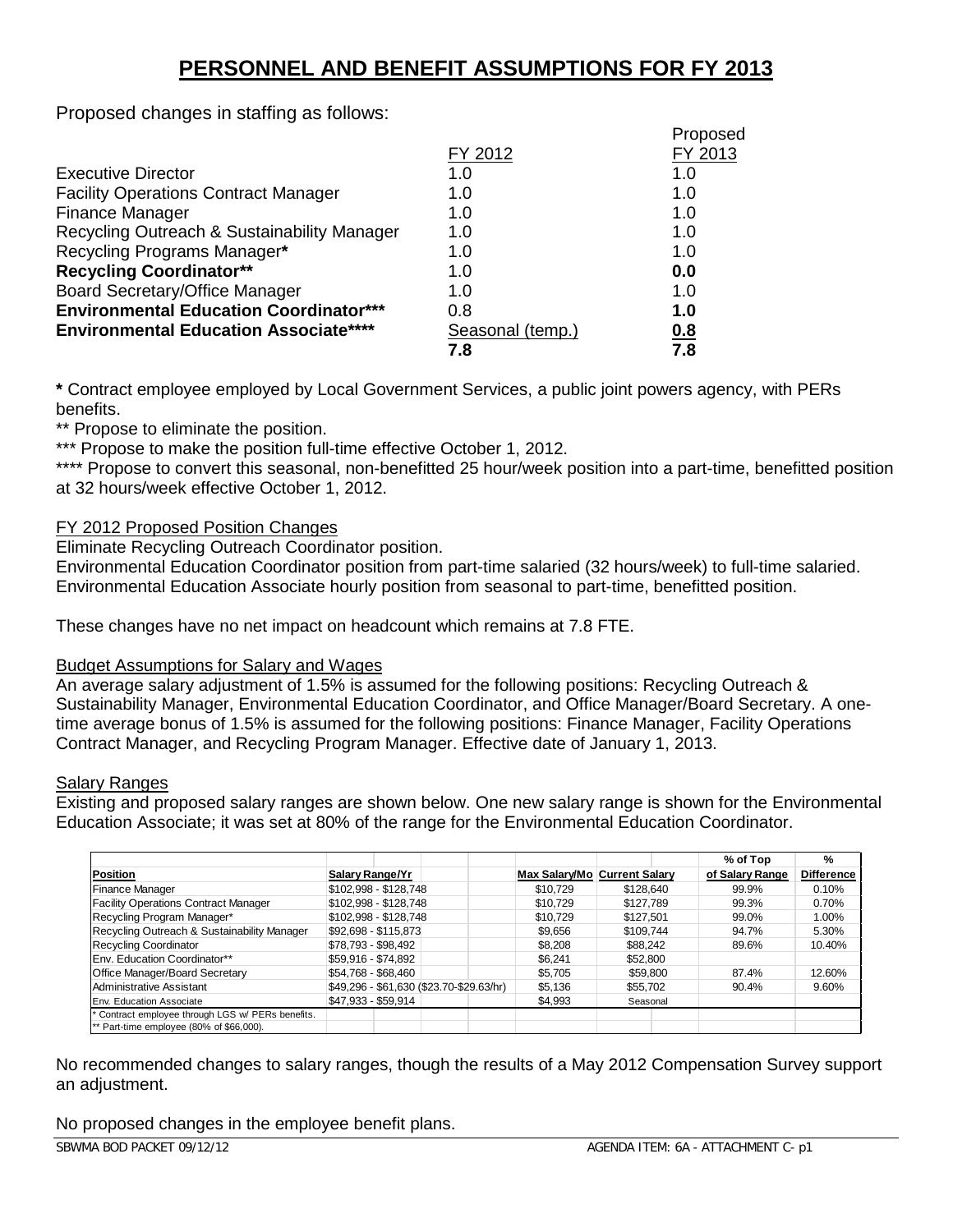|                                                        |                                                                                                                       | FY 2012   | FY 2012   | FY 2013   |            |
|--------------------------------------------------------|-----------------------------------------------------------------------------------------------------------------------|-----------|-----------|-----------|------------|
| <b>Budget Expense Category</b>                         | <b>Description of Program</b>                                                                                         | Adopted   | Mid-Year  | Proposed  | Variance   |
| <b>Collection Services Franchise</b><br>Administration |                                                                                                                       | \$165,000 | \$165,000 | \$120,000 | (\$45,000) |
|                                                        |                                                                                                                       |           |           |           |            |
| <b>Contract Compliance</b><br>Monitoring               | SBWMA Required Per Franchise: contamination monitoring;<br>use of non-collection notices; support MAs with protecting |           |           |           |            |
| Annual Systems Audit                                   | franchise                                                                                                             |           |           |           |            |
|                                                        | Reports and Systems audit; ensure compliance with 2011                                                                |           |           |           |            |
|                                                        | recommendations; perform limited audit for 2012                                                                       |           |           |           |            |
| <b>Quarterly Contamination Monitoring</b>              | Placeholder for Q3-2012, Q4-2012, Q1-2013 and Q2-2013                                                                 | \$120,000 | \$110,000 | \$126,000 | \$16,000   |
|                                                        | <b>Recology Contamination Sampling</b>                                                                                |           |           |           |            |
|                                                        | · Includes QGIP Auditing                                                                                              |           |           |           |            |
|                                                        | Alternative: Budget for 2 quarters of contamination sampling;                                                         |           |           |           |            |
|                                                        | will require amending the Franchise Agreements with                                                                   | \$120,000 | \$110,000 | \$77,000  | (\$33,000) |
|                                                        | Recology.                                                                                                             |           |           |           |            |
| CIWMB (CalRecycle) Annual Report                       | Research, draft and submit Electronic Annual Reports for                                                              | \$25,000  | \$25,000  | \$25,000  | \$0        |
|                                                        | ten Agencies per requirements of AB 939.                                                                              |           |           |           |            |
| <b>SBWMA Annual Report</b>                             | Design and production of the SBWMA Annual Report for                                                                  | \$5,000   | \$5,000   | \$5,000   | \$0        |
|                                                        | distribution to stakeholders.                                                                                         |           |           |           |            |
| <b>Diversion Program Support</b>                       | Provide staff assistance with diversion programs.                                                                     | \$20,000  | \$10,000  | \$30,000  | \$20,000   |
|                                                        | Consultant staff support on outreach.                                                                                 |           |           |           |            |
| <b>Event Giveaways</b>                                 | Production of educational and promotional items for                                                                   | \$7,500   | \$5,000   | \$1,500   | (\$3,500)  |
|                                                        | distribution at community events.                                                                                     |           |           |           |            |
| Large Event/Venue Consulting                           | Repurposing of one Venue and Events trailer; update Venue                                                             | \$0       | \$15,000  | \$10,000  | (\$5,000)  |
|                                                        | and Events brochure; program tracking.                                                                                |           |           |           |            |
| Large Event/Venue Recycling                            | Use of trailers limited as compared to prior years - expense                                                          | \$25,000  | \$15,000  | \$0       | (\$15,000) |
| Services                                               | not anticipated.                                                                                                      |           |           |           |            |
| Climate Change Reporting and Policy                    | Annual Climate Registry expense; research and reporting on                                                            | \$15,000  | \$5,000   | \$15,000  | \$10,000   |
| Options                                                | GHG impacts of facility operations; assistance with SBR                                                               |           |           |           |            |
|                                                        | reporting framework development.                                                                                      |           |           |           |            |

\_\_\_\_\_\_\_\_\_\_\_\_\_\_\_\_\_\_\_\_\_\_\_\_\_\_\_\_\_\_\_\_\_\_\_\_\_\_\_\_\_\_\_\_\_\_\_\_\_\_\_\_\_\_\_\_\_\_\_\_\_\_\_\_\_\_\_\_\_\_\_\_\_\_\_\_\_\_\_\_\_\_\_\_\_\_\_\_\_\_\_\_\_\_\_\_\_\_\_\_\_\_\_\_\_\_\_\_\_\_\_\_\_\_\_\_\_\_\_\_\_\_\_\_\_\_\_\_\_\_\_\_\_\_\_\_\_\_\_\_\_\_\_\_\_\_\_\_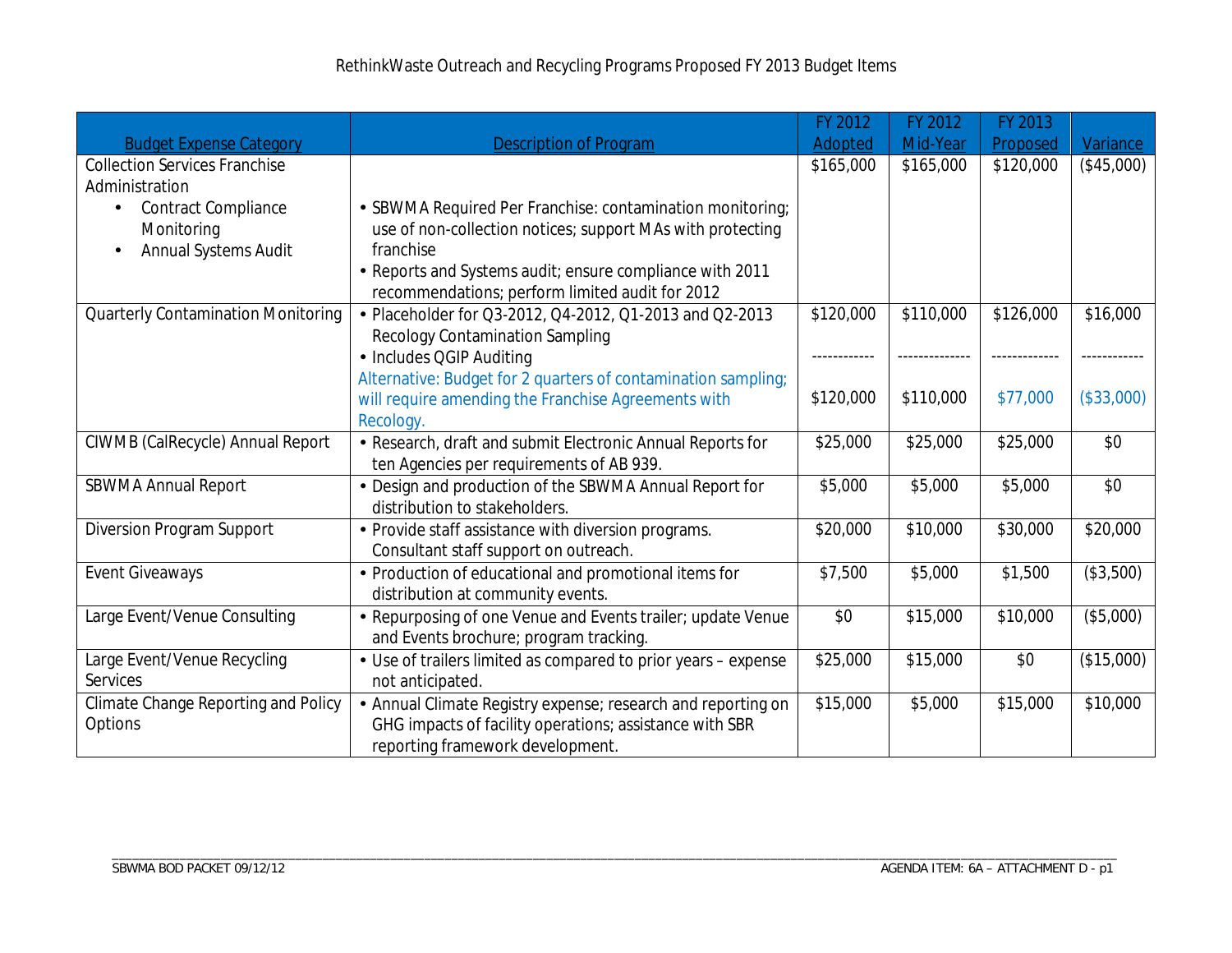|                                                     |                                                                                                                                                                                                                                                                                                                                                                                                                                       | FY 2012                   | FY 2012   | FY 2013   |              |
|-----------------------------------------------------|---------------------------------------------------------------------------------------------------------------------------------------------------------------------------------------------------------------------------------------------------------------------------------------------------------------------------------------------------------------------------------------------------------------------------------------|---------------------------|-----------|-----------|--------------|
| <b>Budget Expense Category</b>                      | <b>Description of Program</b>                                                                                                                                                                                                                                                                                                                                                                                                         | Adopted                   | Mid-Year  | Proposed  | Variance     |
| <b>Commercial Recycling Technical</b><br>Assistance | Research and develop permitting or non-exclusive franchise<br>system for MAs; Recology contractual support - purchase<br>of internal containers for distribution; Recology commercial<br>accounts audit - develop baseline data; outreach and<br>education including AB 341 compliance; support with CoC<br>and MFD presentations/workshops; marketing Shoreway<br>cardboard buy-back; Business Pledge and Business Awards<br>Program | \$300,000                 | \$225,000 | \$190,000 | (\$35,000)   |
| C&D Recycling Program                               | Develop criteria, process and audit C&D recycling facilities.                                                                                                                                                                                                                                                                                                                                                                         | \$35,000                  | \$28,000  | \$25,000  | (\$3,000)    |
| <b>Green Business Program</b>                       | Assist Member Agencies with certifications - program<br>discontinued.                                                                                                                                                                                                                                                                                                                                                                 | \$5,000                   | \$0       | \$0       | \$0          |
| Multi-Family Outreach                               | Required per Franchise Agreement: outreach; toolkit;<br>buddy bags; case studies; MFD Awards Program                                                                                                                                                                                                                                                                                                                                  | \$40,000                  | \$65,000  | \$85,000  | \$20,000     |
| Quarterly Newsletter Design/Set-up                  | Newsletter content and layout                                                                                                                                                                                                                                                                                                                                                                                                         | \$20,000                  | \$10,000  | \$10,000  | \$0          |
| <b>Quarterly Newsletter</b>                         | • Newsletter printing and mailing                                                                                                                                                                                                                                                                                                                                                                                                     | \$230,000                 | \$200,00  | \$200,000 | \$0          |
| Printing/Mailing                                    | Alternative: Budget for 3 newsletters instead of 4; will require<br>amending the Franchise Agreements with Recology. Spring<br>newsletter will be included in garbage bill which saves \$40k in<br>direct mail costs.                                                                                                                                                                                                                 | ------------<br>\$230,000 | \$200,000 | \$110,000 | (\$90,000)   |
| Residential Outreach Programs                       | Outreach development and production, website redesign,<br>neighborhood campaign, cart design contest,<br>Rethink@Home campaign                                                                                                                                                                                                                                                                                                        | $\overline{$}166,000$     | \$140,000 | \$140,000 | \$0          |
| Compost Giveaway                                    | Assist Member Agencies with promotion of Compost<br>Giveaway events, compost giveaway bags at Shoreway, SBR<br>hauling costs                                                                                                                                                                                                                                                                                                          | \$6,000                   | \$4,000   | \$3,000   | (\$1,000)    |
| HHW Door-to-Door Collection<br>Outreach             | Commence "rolling" public education/marketing campaign<br>to promote the services to participating Member Agencies.                                                                                                                                                                                                                                                                                                                   | \$85,000                  | \$70,000  | \$75,000  | \$5,000      |
| Curbside Household Battery<br>Outreach              | Specific holiday related promotion to encourage recycling<br>of household batteries in December.                                                                                                                                                                                                                                                                                                                                      | \$8,000                   | \$3,000   | \$2,000   | $($ \$1,000) |
| <b>Electronics Collection Events</b>                | Assist Member Agencies with promotion of E-scrap events.                                                                                                                                                                                                                                                                                                                                                                              | \$4,000                   | \$2,000   | \$1,000   | (\$1,000)    |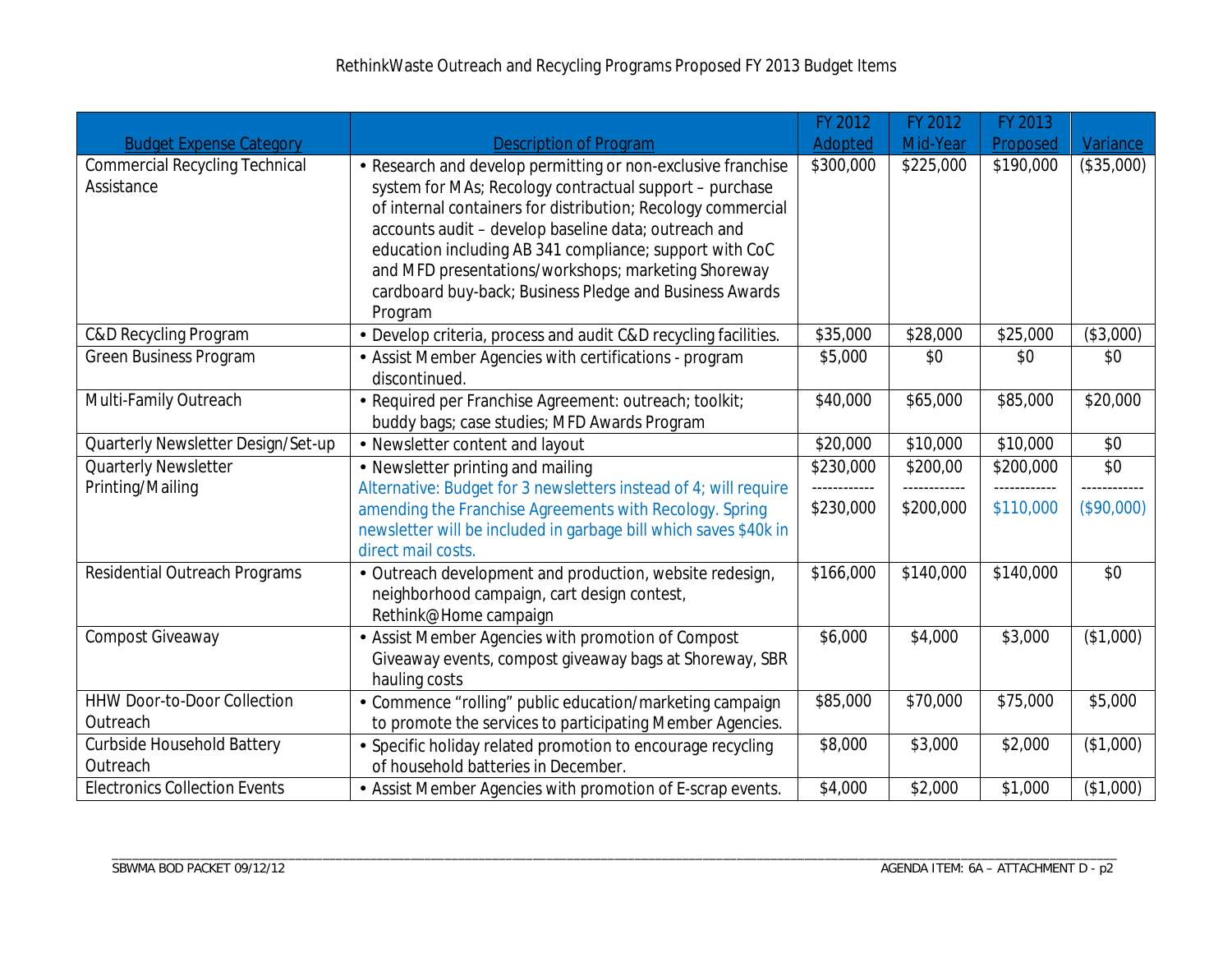# SBWMA Organization Chart (September 2012)